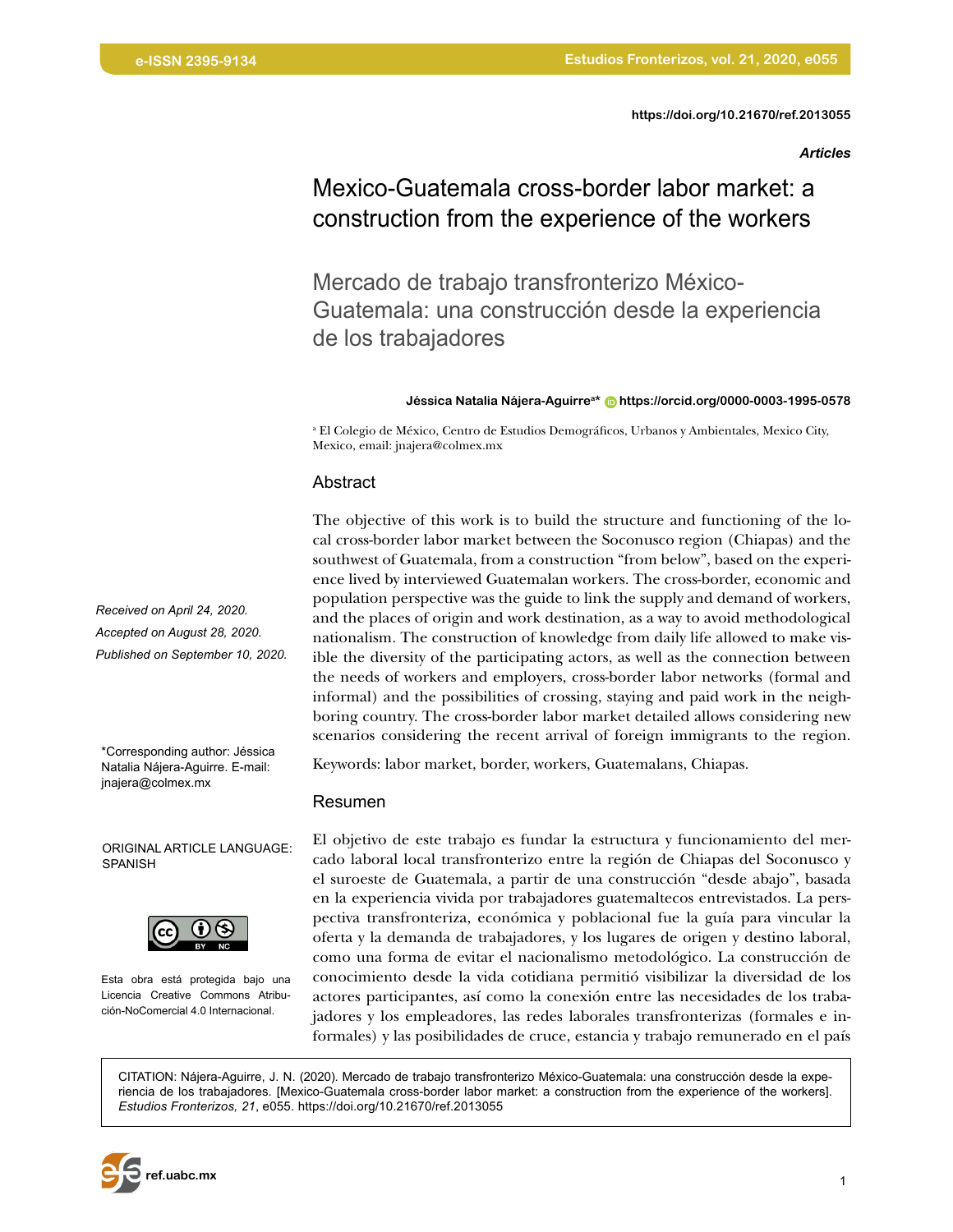vecino. El mercado laboral transfronterizo aquí detallado permite considerar nuevos escenarios a la luz de la reciente llegada de inmigrantes extranjeros a la región.

Palabras clave: mercado laboral, frontera, trabajadores, guatemaltecos, Chiapas.

#### Introduction

On the Mexico-Guatemala border, specifically in the co-border region<sup>1</sup> formed by the Soconusco region in Chiapas<sup>2</sup> and the departments of southwestern Guatemala, ${}^{3}$  an average of 277 000 Guatemalan workers who work in Mexican territory cross each year—an estimate based on the Migration Survey on the Southern Border of Mexico (Spanish: *Encuesta sobre Migración en la Frontera Sur de México*, Emif Sur) by El Colegio de la Frontera Norte (El Colef) and collaborators (El Colef et al*.*, 2018).4 The labor mobility of Guatemalans to Soconusco is historical. It comes from a labor relationship between foreign and national employers on the Chiapas side, and Guatemalan workers, originating from the end of the 19<sup>th</sup> century with the installation of the first coffee farms in the region (Bartra, 1995). The demand for agricultural labor initiated at that time has endured on the part of the large coffee farms of Soconusco, such as Irlanda, Hamburgo, Aargovia, and Germania, among others (Tovar, 2000).

Currently, Chiapas and the Soconusco region is an important agricultural development region—local, regional, national, and agricultural exports, due to the specialization in commercial monocultures and intensive production of coffee, bananas, cane, cotton, corn, soy, papaya, and *ataulfo* mango (Fletes, 2008, 2009; De la Torre González, 2013). On the one hand, agricultural workers themselves participate in the agricultural border economic dynamics. On the other hand, various businesspeople, farmers, and *ejidatarios*—who have formed associations of agricultural producers, and transnational companies, such as Chiquita, a banana trader in the United States—participate as employers.

Between the Soconusco region and southwestern Guatemala, despite the existence of an international boundary between them, there is economic and productive continuity in coffee and banana production (Castillo, 1999). This characteristic



<sup>1</sup>Throughout this text, the notion of co-borders is used as a way to emphasize the relationship between two border spaces, one at the origin (Guatemala) and the other at the destination (Chiapas, Mexico), through everyday practices that make the simultaneous social reproduction of societies on both sides of the border possible. This notion is considered useful for differentiating border spaces in which there is not necessarily an intense, everyday contact between the societies on one side and the other of a border boundary, whose life and social reproduction depends on and occurs on only one side of the border.

 $^{\rm 2}$  The Soconusco region groups together fifteen municipalities in Chiapas: Tapachula, Suchiate, Tuxtla Chico, Cacahoatán, Unión Juárez, Huixtla, Escuintla, Acacoyagua, Acapetahua, Frontera Hidalgo, Huehuetán, Mazatán, Metapa, Villa Comaltitlán, and Tuzantán.

 $\,{}^{3}$  The southwestern region of Guatemala groups together six departments: San Marcos, Quetzaltenango, Retalhuleu, Suchitepéquez, Totonicapán, and Sololá.

<sup>4</sup> The data presented in this work are an estimate based on the Migration Survey on the Southern Border of Mexico (Emif Sur). The flow comes from Mexico to Guatemala and is recorded in the sampling points of Tecún Umán and El Carmen. The average annual value of crossings refers to the period between 2004 and 2018; estimates for 2018 refer to a total of 143 874 labor movements (El Colef et al., 2004, 2018).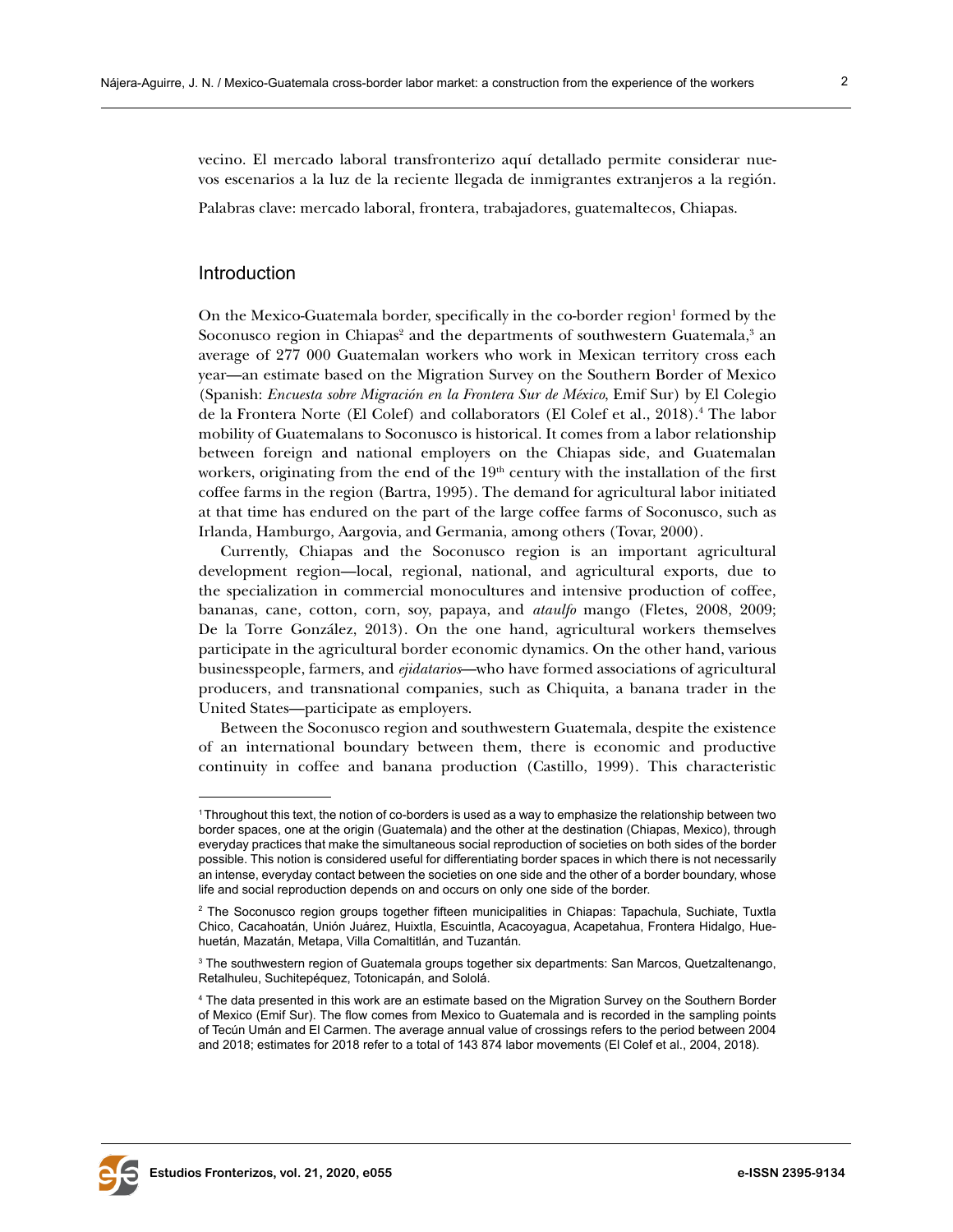translates into similarities in labor specialization between the populations on both sides of the Suchiate River, which is why the Guatemalan population has incorporated itself "almost naturally" into the Soconusco labor market.<sup>5</sup>

In 2018, according to records from the Emif Sur (El Colef et al., 2018), the movements of Guatemalan workers to the Soconusco region were primarily to work in agriculture (21.0%). Every year between October and March, there is an intense flow of seasonal Guatemalan agricultural workers demanded by the Soconusco coffee farms to pick the beans; this call is answered by Guatemalan workers and families (Ordóñez, 2007; Castillo & Vázquez, 2010). In banana production, the demand for workers is constant throughout the year because production is permanent.

With the gradual agricultural development of Soconusco began urban development, with which began the incorporation of Guatemalan workers to the urban area (53.7 of current movements), in the secondary and tertiary sectors.<sup>6</sup> In urban areas, such as Tapachula, Ciudad Hidalgo, and Tuxtla Chico, the demand for Guatemalan workers is created by families—usually domestic workers, waiters, construction workers, and gardeners—and by small local businesses—such as waitresses, cooks, cleaning staff or those who serve the public, and loaders of merchandise, among others. Work for an employer has been complemented by self-employment in activities such as street vending or cross-border trade of Guatemalan products to Chiapas.<sup>7</sup> The activities carried out in urban spaces are usually permanent, so the Guatemalan population is incorporated into dynamics of high cross-border mobility, or it decides to settle in Mexican territory partially.

One of the main and systematic characteristics of Guatemalan work in Soconusco is the precariousness of its incorporation into the labor market: no labor contract is signed with the employer or company (99.0%), and labor benefits are almost nil (in less than 2.0% of the work experiences, a payment is received for vacations, Christmas bonuses, health services, retirement, or savings). Nevertheless, a significant characteristic of cross-border work, and one that is even sought after by the population, is receiving work assistance, such as food and lodging during the time of work in Chiapas.<sup>8</sup>

As can be seen in Figure 1, the cross-border labor dynamics of Guatemalan workers in the Soconusco region intensifies in the municipalities of Tapachula and Suchiate, places of coffee and banana production, respectively; as well as in territories where the main border cities are located, Tapachula and Ciudad Hidalgo, where the two international border bridges in the region are located.<sup>9</sup> It should be noted that the city of Tapachula is the place where commercial, residential, financial, economic, and





 $^{\rm 5}$  According to data from Emif Sur (El Colef et al., 2018), in half of the annual crossings, Guatemalan workers indicated that they had worked in Guatemala, but in 27.6% of the cases it was indicated that they had always worked in Mexico, that is, they had no previous experience in their country of origin.

 $^6$  According to Emif Sur (El Colef et al., 2018), Guatemalans crossed over to Soconusco to work in the following sectors: construction (16.4%), retail trade of textiles, clothing, footwear, groceries and food (10.7%), and in households for domestic work (7.0%).

 $^7$  In most of the cross-border labor movements, the Guatemalan worker works for an employer (82.9%) and only 17.0% are self-employed (El Colef, et al., 2018).

 $^{\rm 8}$  According to Emif Sur (El Colef et al., 2018), 29.9% of workers who cross the border receive food—usually two meals a day—and 23.3% get a place to sleep.

<sup>9</sup> The Puente Rodolfo Robles international bridge connects the towns of Ciudad Hidalgo (Suchiate, Chiapas) and Tecún Umán (San Marcos, Guatemala); and the Talismán Bridge connects Talismán (Tuxtla Chico, Chiapas) and El Carmen (San Marcos, Guatemala).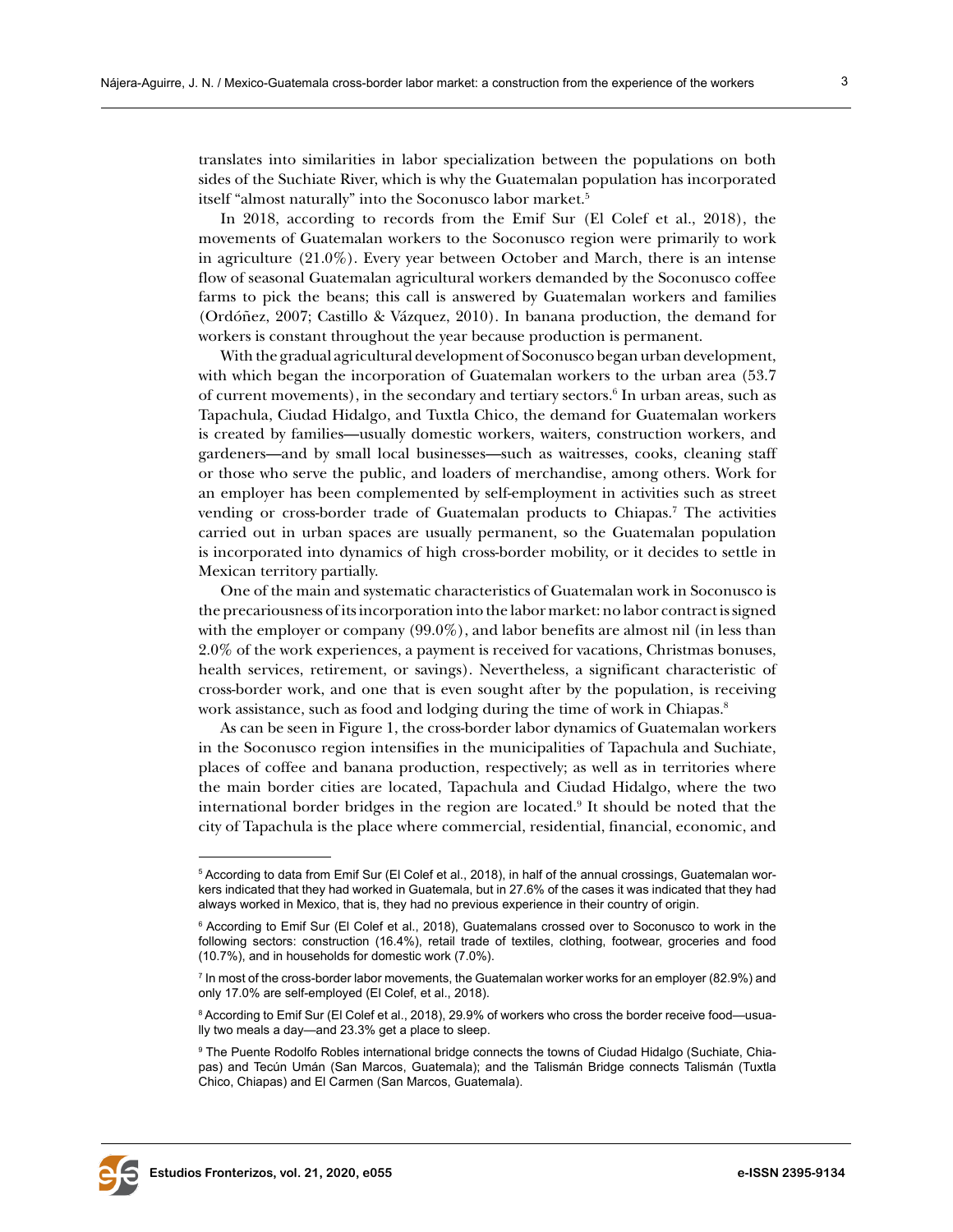political-migratory life converges in the Soconusco-southwestern Guatemalan border region. Therefore, both the Mexican and Guatemalan populations seek in this place the possibility of work for their daily social reproduction.



**Figure 1: Soconusco-southwestern Guatemala cross-border labor region**

Source: created by the author based on Emif Sur (El Colef et al., 2018).

In the cross-border labor dynamic, Mexico is the territory of destination of the Guatemalan population, which comes mainly from the border departments of San Marcos and Quetzaltenango,<sup>10</sup> from the municipalities of Malacatán, Catarina, and Coatepeque. It is in these municipalities where they maintain their usual place of residence and only go to work in Soconusco daily (commuters), for a season (the coffee harvest), or remain almost on a stable footing in Mexican territory but with constant returns home (weekly, biweekly, monthly, every three months) (Nájera, 2017).

On the Guatemala-Mexico border there are no walls or fences that limit or prevent population crossings. The Suchiate River is the natural borderline that is crossed over international bridges or by raft. Additionally, there is a migratory regulation that privileges the Guatemalan population for their crossing, stay, and the performance of economic activity in Soconusco, using a Regional Visitor Card (Spanish: *Tarjeta de* 



<sup>10</sup> According to data from Emif Sur (El Colef et al*.*, 2018), 75.2% of the labor crossings were by Guatemalans residing in the department of San Marcos and 16.0% in Quetzaltenango. However, there are also workers from thirteen other Guatemalan departments.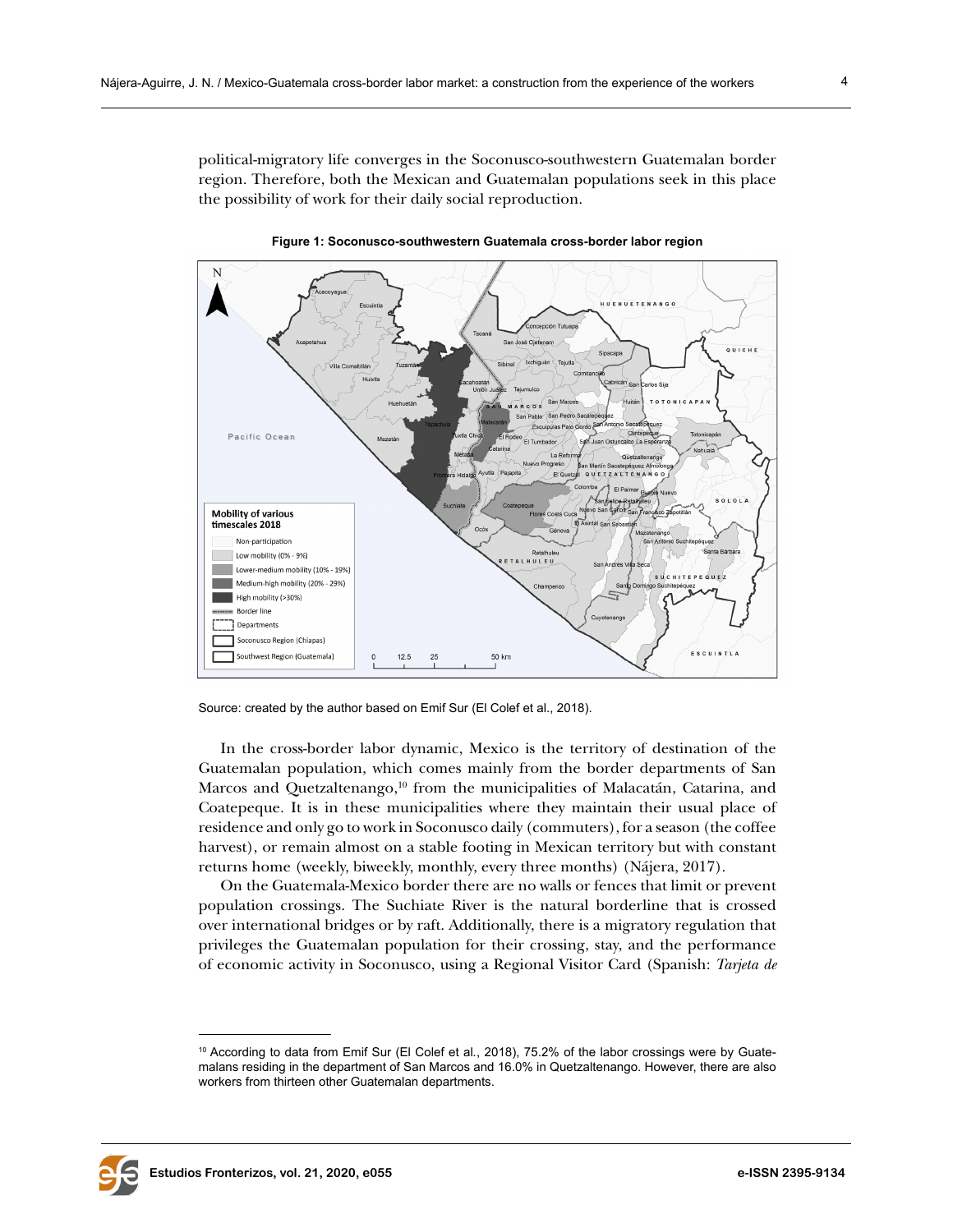*Visitante Regional*,  $TVR$ <sup>11</sup> or a Border Worker Visitor Card (Spanish: *Tarjeta de Visitante Trabajador Fronterizo,* TVTF)—to obtain the latter it is required to have a job offer from the employer.<sup>12</sup>

The above is how cross-border labor mobility can be undertaken in a documented or undocumented manner. According to data from Emif Sur (El Colef et al., 2018), in less than half of the cross-border labor crossings, workers use a  $TUTF$  (37.7%). It is more common to use a tvr even if it does not authorize them to work in Mexican territory (53.2%). Furthermore, very few crossings are made in an undocumented manner (less than 10%) since there is a risk of being detained by the immigration authorities of the National Institute of Migration (Instituto Nacional de Migración, inm) and being treated as a migrant in transit to the United States—which means being taken to the Migration Station and returned to Guatemala after several days.

The study of cross-border labor dynamics between Chiapas and Guatemala has focused on the segmented observation of some economic sector—such as coffee agriculture—in specific trades or occupations—for instance, agricultural workers in coffee or sugarcane, domestic workers, cross-border traders, or street vendors (Santacruz et al*.*, 2008; Wilson, 2014; Fletes, 2008; García, 2014; Ruíz & Martínez, 2015). Additionally, specific groups of populations have been studied, such as Guatemalan children and adolescents working in Tapachula (López, 2012; Rivera, 2011) and Guatemalan cross-border families (Nájera, in press). However, emphasis has also been placed on everyday life experiences in which work and family life are linked in this border space, through regular travel between home and work, and how they configure specific spatial-temporal dynamics and categories (Rojas, 2011; Nájera, 2017).

However, despite the longstanding arrival of Guatemalan workers in the Chiapas region, few academic studies have reflected on the characteristics and functioning of a possible local cross-border labor market. Some that do are the publications of Ordóñez (1993, 2005, 2007), referring to economic integration or the informal economy between Chiapas and Guatemala. In this scenario, this article aims to understand the local Soconusco-southwestern Guatemala labor market from a comprehensive labor perspective—in terms of considering both cross-border supply and cross-border demand for workers—to avoid methodological nationalism (Wimmer & Schiller, 2003).To this end, this work incorporates not only the region of labor destination in Soconusco but also the territories of origin in Guatemala.

For this purpose, a methodological strategy was chosen, which would allow the construction of knowledge from the experience lived through and reported by some of the most relevant actors in this labor system: the Guatemalan workers. Labor heterogeneity was sought among the Guatemalan workers interviewed in order to show a local cross-border labor market that is as close as possible to the reality in Soconusco.



<sup>&</sup>lt;sup>11</sup> The TVR allows entry to and stay in the four states of the southern border of Mexico (Chiapas, Tabasco, Campeche, and Quintana Roo), for up to seven days at each entry (renewable for five years), with multiple entries and exits. This migratory document is managed by the Guatemalan person in the inm offices at one of the border points in Mexico (inm, 2017a). This migratory document does not allow a person to work in Mexican territory.

 $12$  The  $T$ v $T$ F, unlike the  $T$ v $R$ , allows the performance of an economic activity in the southern border of Mexico, which is why a job offer signed by the employer or their legal representative (contractor) is required. This permit allows multiple entries to and exits from the country, during one year (inm, 2017b).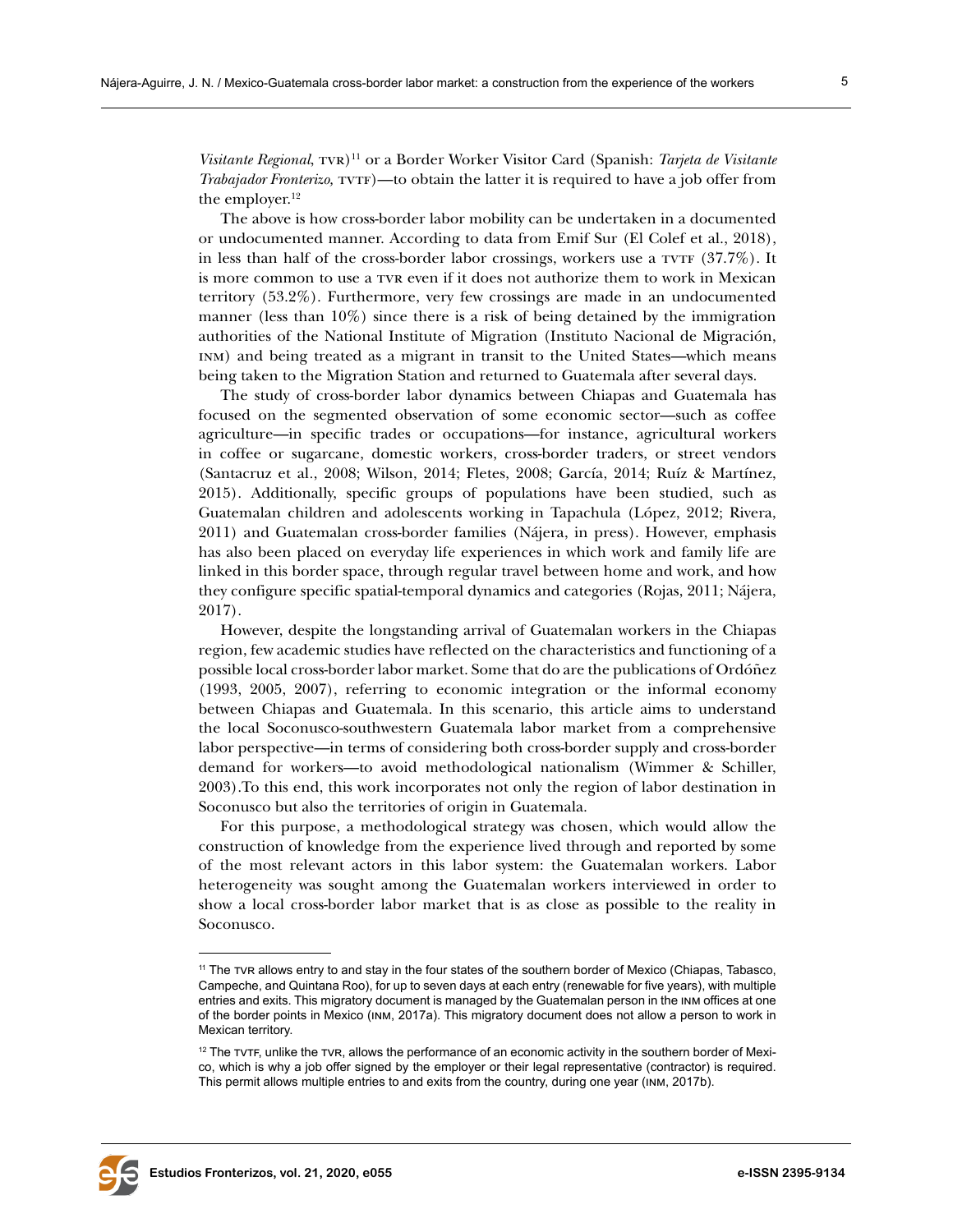This document is organized into three sections. The first one presents, from an economic-demographic perspective, a reflective theoretical and conceptual order that makes it possible to structure the elements that frame a local border labor market with cross-border dynamics. The second section presents the methodological strategy used in this research. The third section presents the results as components of the cross-border labor market between Soconusco and southwestern Guatemala: a supply of Guatemalan workers from an overview of the origin of and demand for workers, and labor opportunities in Chiapas from an overview of the destination. This work concludes with some reflections on the scope of this research in the context of the current labor dynamics on the southern border of Mexico**.**

## The Study of the Labor Market in Border Areas: Components

This research starts with the study of the labor market from a disciplinary combination of economics and population studies focused on labor issues and international mobility in border areas. From the economic perspective, the labor market is defined by two components: the supply of workers and the demand for workers, which together define the characteristics of work —mainly wages. The existence of an employer who demands a labor force and a worker who seeks a job opportunity establish the main labor link. Based on Toharia (1983) and Craig et al. (1986), depending on the economic trend, the assumptions that govern or intervene in the labor supply-demand link can lead to the consideration of the existence of perfect competition in the labor market (in which all actors have complete information). That there is a rationality of the agents (in which utility maximization plays a part), and that there are variables that are exogenous to labor determination (such as social and cultural policies) proposed mainly by the neoclassical model. For the economy, the labor supply is the group of the economically active population willing to work. This group is defined by the size of the population and the time one wishes to work, which depends on the individual (neoclassical theory) or the family (new economics of migration).

On the other hand, labor market studies carried out from a social perspective have shown that there are institutions, regulations, and conflicts that do not make it possible to have a "perfect" labor market. Job seekers and providers act with restrictions in specific social, political, and cultural contexts (Granovetter & Swedberg, 2001), or are constrained by the structures where they act, decide, and build their own "employment strategies" (Della Giusta, 2001). In these contexts, there are not necessarily any rational actors, since there are motivations both to work and to stop working, to seek an employer-worker (salaried) type of job or a non-salaried or independent job. From this disciplinary contribution, it has been shown that the socio-demographic conditions of the population, the labor networks, and the institutions involved are also elements that form part of the labor markets (Granovetter, 1992).

Population studies have mainly focused on observing the supply of workers while studying the working conditions of the economically active population or workforce. Labor market studies from this disciplinary perspective emphasize the sociodemographic characteristics of the population, such as gender, age, family position, schooling, type of household, stage of the family life cycle, size of the household unit, and socioeconomic level, as elements that determine the availability of labor that will

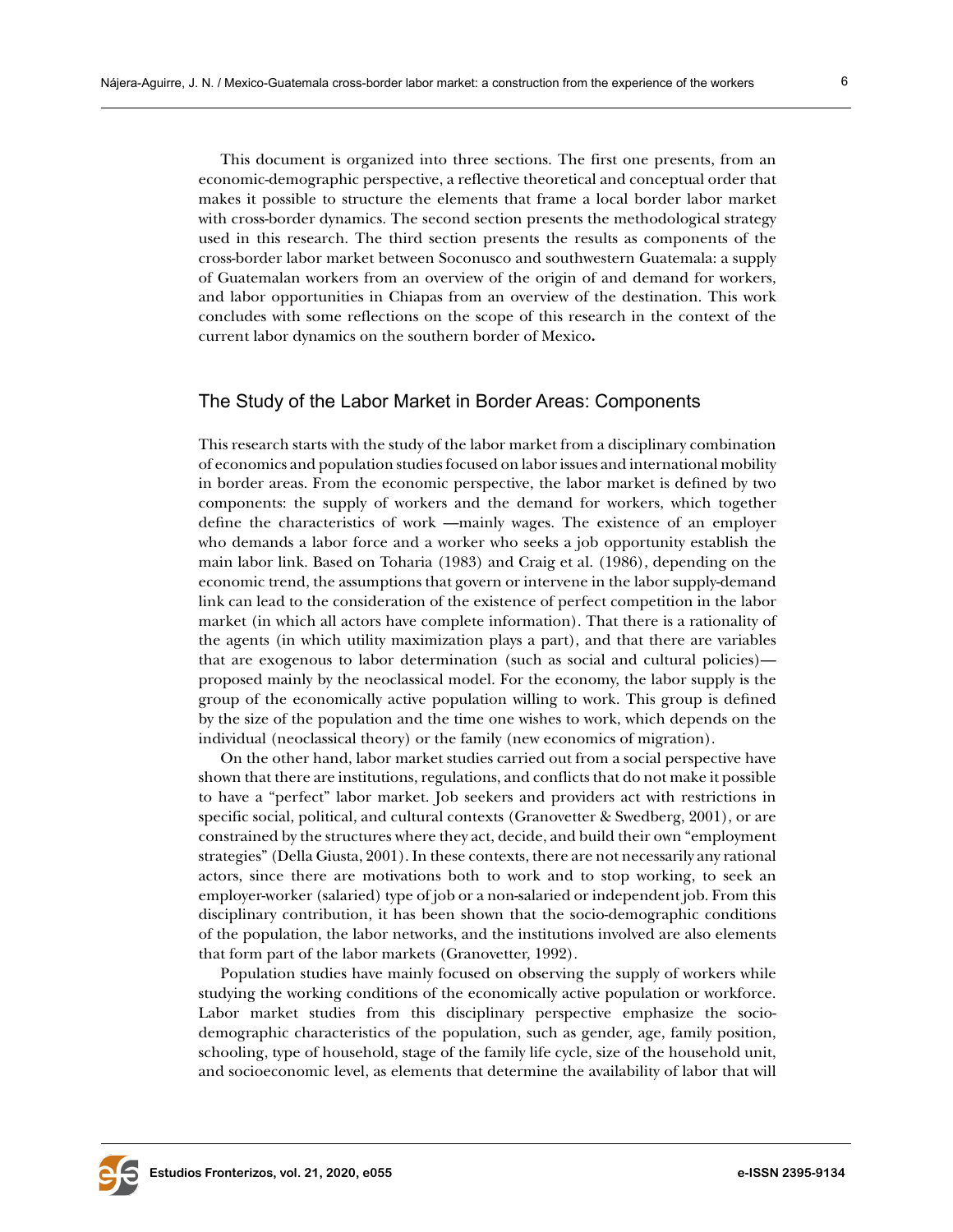make up the supply of workers (García, 2011). It is recognized that the population seeks occupations according to their disposition in time and spatial mobility to perform them according to their individual, family, and contextual characteristics.

Labor studies have shown that the population chooses (when there are options) between salaried jobs, which offer greater job stability despite being subordinated to employer specifications; and self-employed or non-salaried jobs, performing some professional or non-professional activities, such as buying and selling merchandise, or attending to one-person or family micro-businesses. The latter has the advantage of greater labor flexibility, making it more compatible with other activities of daily life like domestic work and childcare (Pacheco, 2011; Rojas, 2010; Rendón, 2004). From the population perspective, the study of labor markets incorporates both employerworker and independent or self-employed work experiences, since both types of paid jobs serve the purpose of obtaining economic resources that allow for daily social reproduction.

From the economic point of view, as in population studies, it is recognized that, at a more aggregate level, the economic-productive models of each country, region, or local environment, structure the labor possibilities in each territory. Depending on the type of local economy, other forms of labor incorporation of the population are created, such as non-subordinate or independent types. The socio-demographic approach, despite the emphasis on the supply of workers, recognizes that the labor market integration of the population depends not only on the interests of the population willing to work, but also on the interests of the employers according to their own family, commercial, or production needs. However, as Szasz (1990) points out, in most cases, it is the characteristics of the local labor market itself that define the working conditions of the workers employed.

Employers define the demand for workers by determining the number of workers they require, their characteristics, and the working conditions under which they are hired. This is how employers segregate the job opportunities of the population  $(García, 1989)^{13}$  and, perhaps unintentionally, generate forms of inequality, exclusion, discrimination, and even stigmatization, by forming labor niches in which one or more socio-demographic characteristics—such as gender, age, ethnicity, or migratory status—predominate.

When labor markets are studied in border areas, such as the one in this research, it is necessary to incorporate other substantive elements in order to understand them. These elements can be the very definition of border and cross-border population mobility, the co-border location of the population in search of paid work, the place where labor opportunities are found, and the border situation —in terms of the type of physical and migratory-administrative border that shapes the possibilities of population mobility from one country to another. To incorporate some general elements regarding the notions of border and international boundary, Rodríguez (2014) points out that the border is used as a geopolitical demarcation or zone of contact or coexistence between two (or more) countries. Meanwhile, the boundary



<sup>13</sup> According to García (1989), two types of segregation can be identified in labor markets: *i)* horizontal segregation, when within the stock of workers there are differentiated labor opportunities according to their sociodemographic characteristics (such as gender, age, ethnicity, and migratory status), which creates occupations or trades specific to each population group—as would be the case with domestic work for indigenous migrant women; and, *ii)* vertical segregation, which refers to jobs of greater or lesser standing, based on the same sociodemographic characteristics.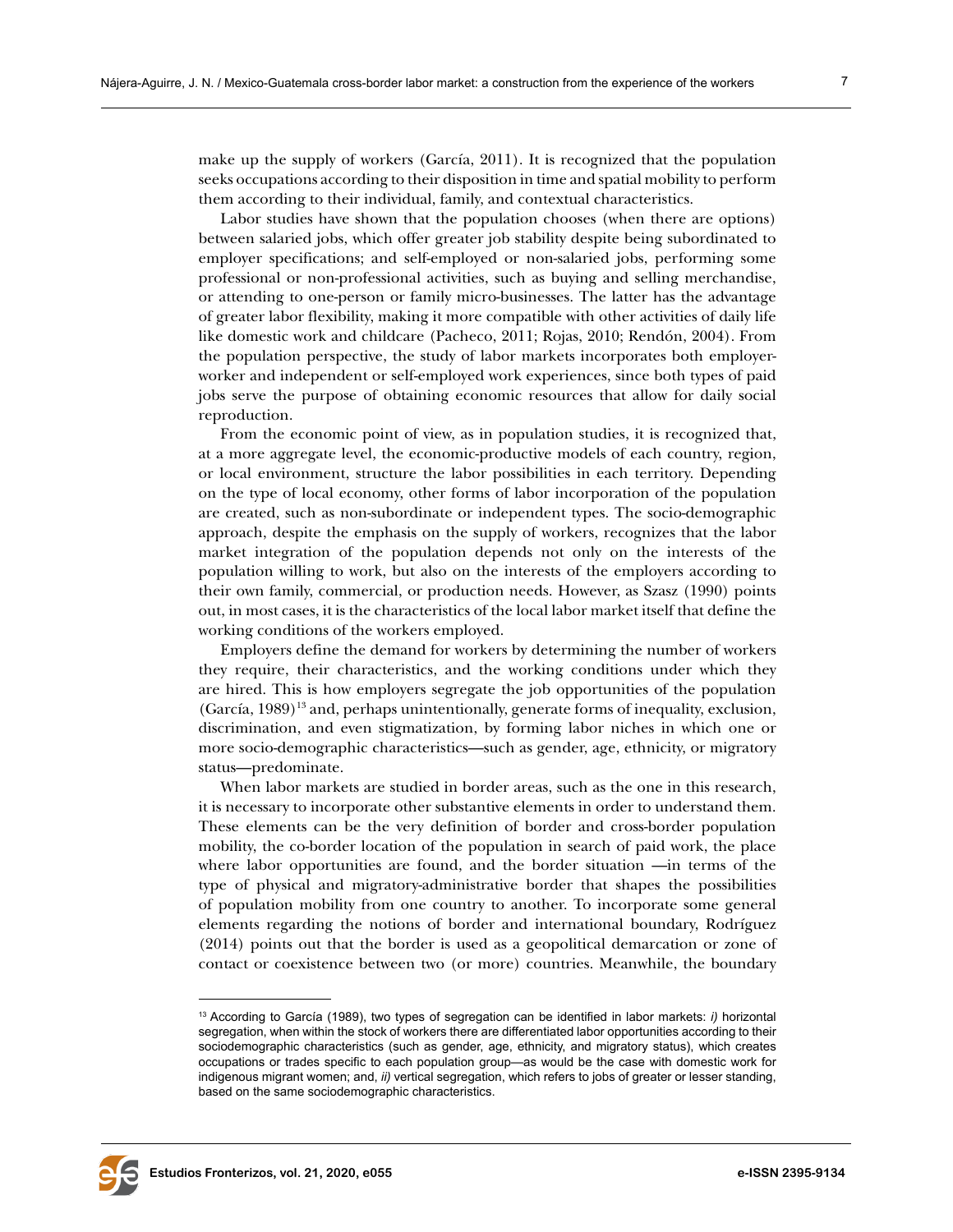indicates where the jurisdiction of one State begins and ends with regard to another State(s). In this study, the border is the space adjacent to the territorial, population, and daily life boundary between one country and another. The aim is to observe how two border regions become a cross-border region.

According to Tapia Ladino (2017), the cross-border area is configured through population mobility. The author considers that the proximity of towns or cities is essential, but not a sufficient condition since it is the frequent exchanges or crossings of people across the border—often independently of bilateral disputes—that shape the cross-border area. The above is why this notion is constituted from below, from the territory, by the people who inhabit the territory. The different border practices turn the border into a resource beyond its role as containment or shelter, observing that it is the population movements that unite border spaces and cities, creating the cross-border. In this work, this characteristic is verified and validated in the Soconusco-Southwestern Guatemala region, through the overview provided by the Emif Sur.

In border areas, it is common that the supply of workers is made up of the population interested in working, whether local or from the neighboring country; these are areas where the migratory condition shapes the forms of labor integration of local, immigrant, and cross-border workers (Nájera, 2020). The incorporation of foreign populations into the labor market of the neighboring country may be due to the lack of local labor or to the provision of specific labor skills that make them a better option.

The international migration regulations (onu, 1990) recognize the existence of migrant workers who are "any person who is to be engaged, is engaged or has been engaged in a remunerated activity in a State of which he or she is not a national" among which, border workers, seasonal workers, and self-employed workers stand out. For this research, frontier workers, also known as commuters, are "any migrant worker who retains his or her habitual residence in a neighboring State to which he or she normally returns every day or at least once a week".<sup>14</sup>

In terms of the labor market, Morales (2016) and Morales and Castro (2006) show that it is possible to identify the existence of two economic-labor spaces around an international boundary. One specializes in the direct production of value, where employment-related activities occur, and the other space is where the labor force is found, which is usually the place of habitual residence. Both border spaces form a production unit that serves as an adjustment mechanism for local labor markets, whose demand for workers in the places of destination is supplied by workers from the places of origin. Thus, the border space reflects the interconnection of local and regional economic activities that give rise to labor diversification in the places of destination (Dickens, 2003).15



<sup>14</sup> The *International Convention on the Protection of the Rights of All Migrant Workers and Members of Their Families* (onu, 1990), in its articles 2.1, 2.2a, 2.2b, and 2. 2h, defines *migrant workers*, *frontier workers*, and additionally *seasonal workers* as "any migrant worker whose work by its character is dependent on seasonal conditions and is performed only during part of the year"; and *self-employed workers* as "any migrant worker who is engaged in a remunerated activity otherwise than under a contract of employment and who earns his or her living through this activity normally working alone or together with members of his or her family".

<sup>15</sup> As in any labor market, border migrant workers are a population group that usually occupies the lowest levels of the labor structure or scale and performs the lowest quality jobs (Solis et al., 2018; Acosta et al*.*, 2015); according to Pioré (1975), they would be in primary sector labor niches - the basis of the labor structure.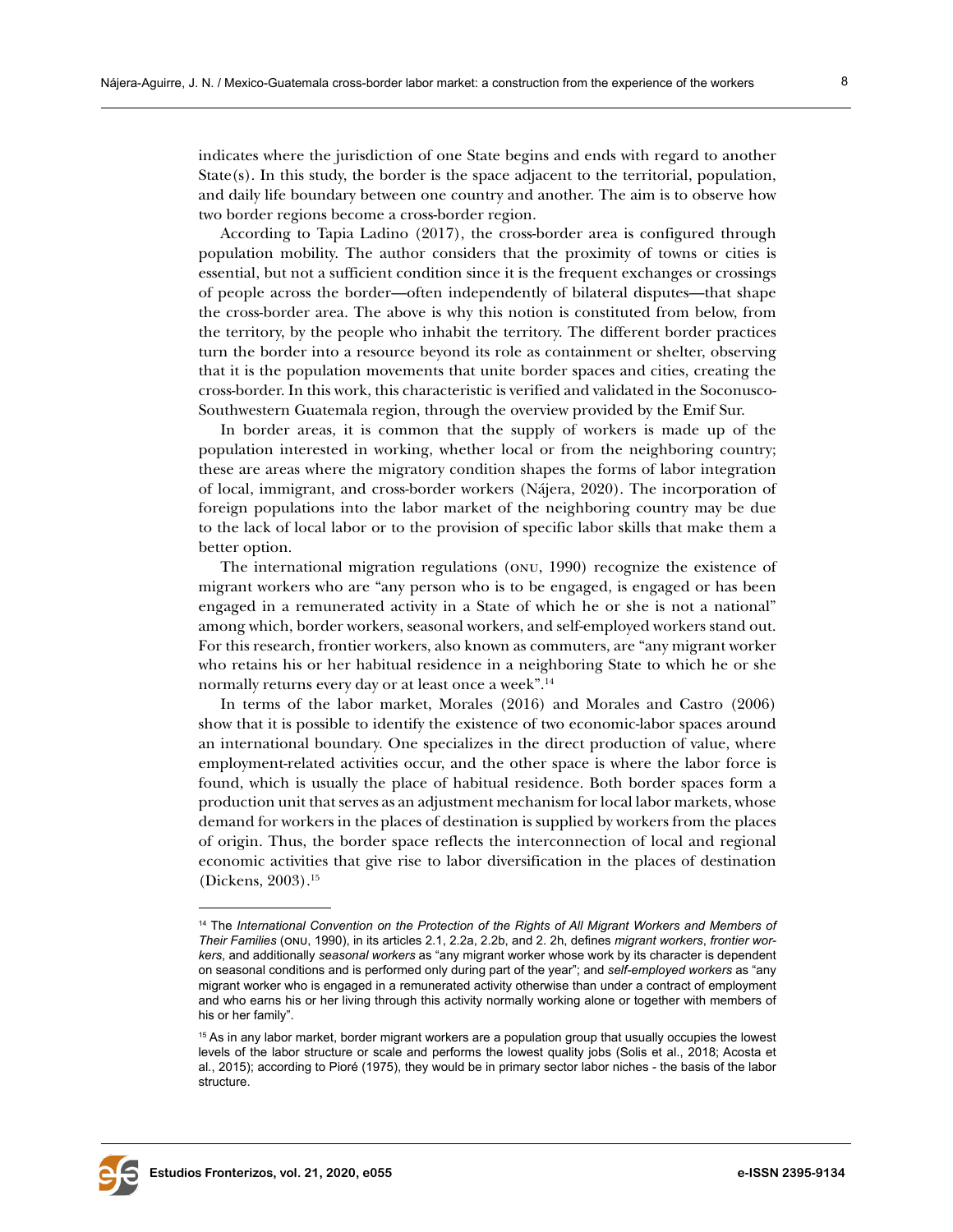For the link between employers and job seekers to take place, employers activate various strategies such as formal labor networks from a recruiter or contractor, who gets the required labor; the publication of the job offer(s) by various means and in different places; or the presence in socially recognized labor recruitment spaces. In addition to the formal labor networks created by employers, there are informal labor networks or social networks. Social networks16 are an indirect means that make possible the transmission of information regarding the needs of employers or job opportunities through networks of friendship, kinship, and shared origin. Although social networks allow migrants to get a job at the destination, this may be a "possible job" and not the "optimal job" for the skills and abilities of the worker (Canales & Zlolniski, 2001), and even be restricted to employers with whom one has ties. Furthermore, social networks among migrants also transmit information about daily life at the destination (Massey et al*.*, 1994).

In border areas, the characteristics of the existing physical and migratoryadministrative border determine the possibilities of cross-border population mobility.17 The physical border refers to the existence of elements that mark the international boundary, whether natural—such as mountains, volcanoes, rivers, and mountain ranges—or artificial—walls, fences, gates, wires, or boundary markers—on which the possibilities of crossing the border depend. The migratory-administrative border is the regulation and migratory control for the entry and stay of the population in the neighboring country. Between neighboring countries, there is often a differentiated migration regulation for the population that resides in border areas and moves to the neighboring country (Pécoud & De Guchteneire, 2005). These regulations are usually more permissive concerning the crossing, stay, and activity to be carried out, unlike for the non-border population.

The local border migration agreements are based on the idea that people will maintain their habitual residence in their country of origin, with the possibility of entering and leaving the neighboring country for shopping, outings, or work. That is why in border labor markets it is common to have frontier workers, people who, while maintaining their usual place of residence in the country of origin, move daily to the places where they perform paid work and maintain a base or sole residence on either side of the border line (Alegría, 1989). Therefore, the time and cost dimensions of transport for journeys between origin and destination on either side of the border also become relevant elements in understanding local labor markets.

## Methodology

This research includes, as a fundamental source of information, the story of seventeen Guatemalan workers who worked in three of the municipalities of the Soconusco



<sup>&</sup>lt;sup>16</sup> The social network is an open system, of permanent construction both individually and collectively, through which there is a dynamic exchange of members to potentialize resources (Dabas, 1998).

<sup>&</sup>lt;sup>17</sup> But also the mobility of goods, relevant in terms of the labor market when one of the forms of labor participation is the trade in goods from one country to another.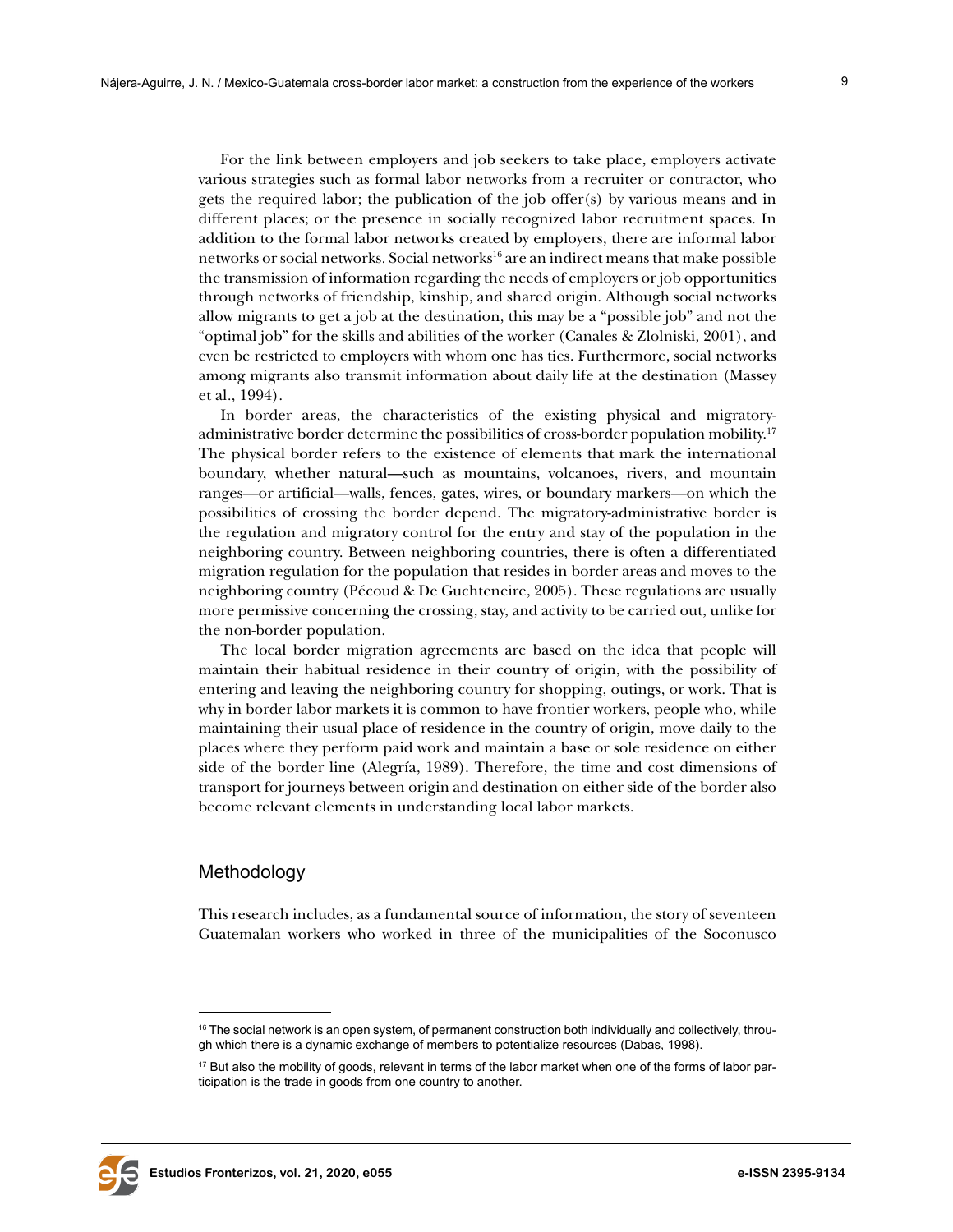region (Tapachula, Suchiate, and Escuintla), of a total of forty-three interviewed.18 Eleven female and six male Guatemalan workers were interviewed, who worked in different sectors of the economy in different trades or activities (nine in the agricultural coffee and banana sectors; and eight in non-agricultural sectors, mainly services and construction). Workers were expected to participate differently in the Soconusco labor market (twelve had an employer and four were self-employed) and to have different timescales of cross-border labor mobility (four were daily workers or commuters, one had weekly mobility, three had monthly mobility, three were seasonal agricultural workers, and six were near-permanent workers in Mexico with eventual returns to Guatemala) (Table 1).

Workers were interviewed on either side of the Guatemala-Mexico border; on the Guatemalan side, interviews were conducted at the home of the worker or at one of the two international border crossing points (Tecún Umán or El Carmen) at the time they were moving to work in Soconusco. On the Mexican side, the interviews were mainly conducted in the workplaces, whether they were farms, ejidos, businesses, markets, or selling products in the street; and some were done in places of recreation, on Sunday because it was the day of rest, such as the Miguel Hidalgo Park or other meeting spaces in the city of Tapachula.19 In choosing to converse with Guatemalans who worked in Soconusco to learn about their experience in the labor market of the region, this work did not consider the work experience of those who only worked on the Guatemalan side.

The characteristics and dynamics of the Soconusco labor market were investigated based on the following guiding questions that emphasized the relevance of the interaction between labor origin and destination. Is there work in Guatemala? What are the characteristics of jobs in Guatemala? Where is there work? How is it obtained? Why does the individual concerned work in Chiapas? What is the working life like between Guatemala and Chiapas? The results presented here were complemented and contextualized with information gathered from field observation and participant observation in workplaces in Soconusco and the Guatemala-Mexico border crossing zone; as well as with information from informal interviews conducted with other key actors in this cross-border labor dynamic, including employers, representatives of agricultural producer associations in the Soconusco region, local population, migration authorities, and members of civil society and international organizations who accompany Guatemalan migrants during their stay in the Soconusco region.



<sup>&</sup>lt;sup>18</sup> The only interviews chosen were those that contained greater elements for the understanding of the cross-border labor market of the Soconusco-southwest of Guatemala region, and that maintained the labor diversity initially proposed. However, the rest of the interviews were relevant for consolidating the understanding of elements and labor dynamics in general, so that, although they are not referenced, they are part of the construction of the cross-border labor market. The interviews were conducted by the author of this text in 2012; since the cross-border labor context is persistent in its structural characteristics, the economic, political, and social circumstances do not change substantially over the years, so the time in which the experiences described here were compiled is considered not to impact the construction of the current cross-border labor dynamics, inasmuch as they provide general abstract elements that make possible the construction of the local labor market.

<sup>19</sup> Médecins du Monde mission Tapachula, had a space for advice, support and accompaniment of Guatemalan migrants in Chiapas; in this place some interviews were conducted on Sunday, as it was the day of rest.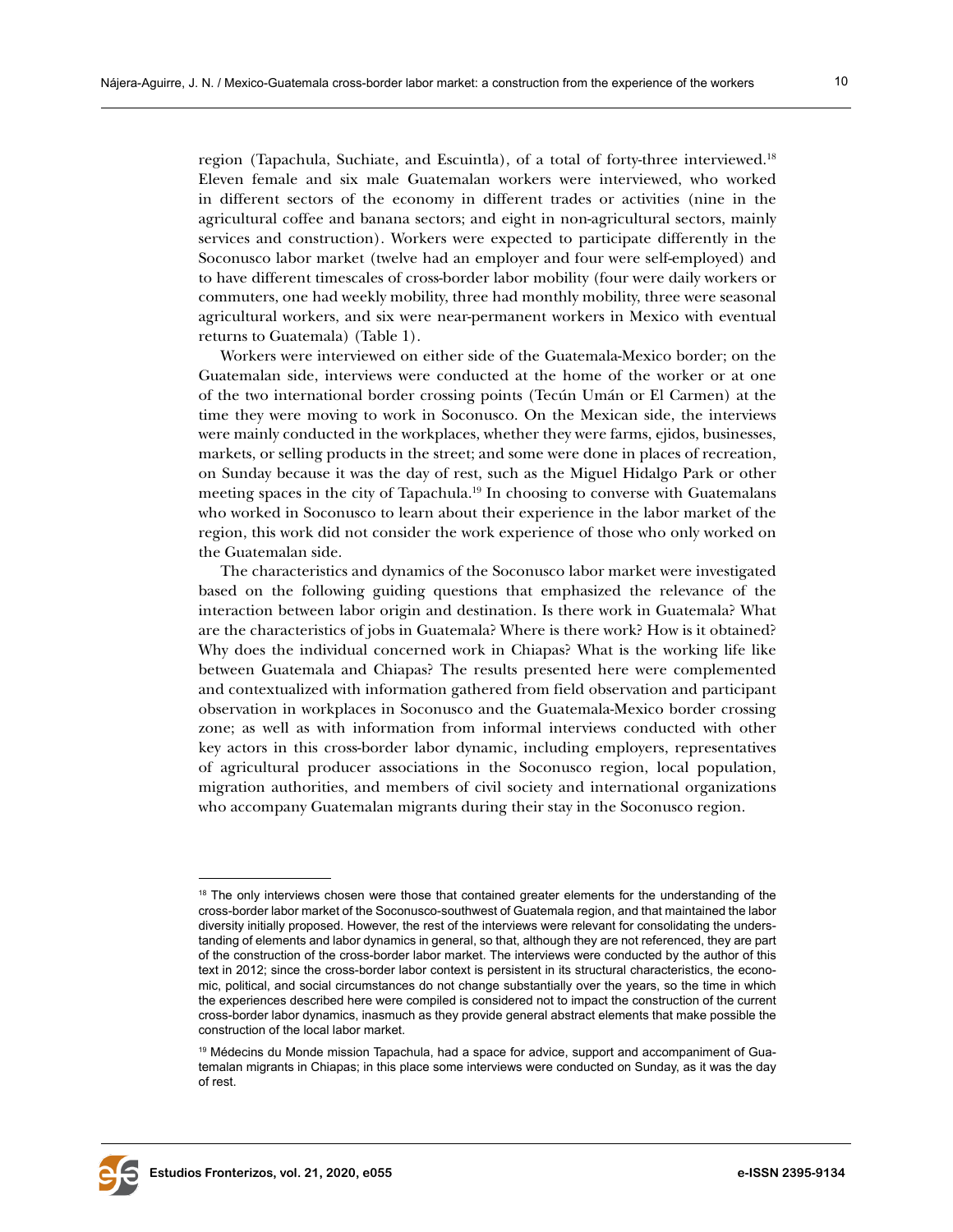| Name*    | <b>Place of</b><br>origin in<br><b>Guatemala</b> | <b>Place of</b><br>work in<br><b>Chiapas</b> | <b>Temporary</b><br>work in<br><b>Chiapas</b> | <b>Employment</b><br>in Chiapas                        | <b>Position at work</b><br>in Chiapas                               |
|----------|--------------------------------------------------|----------------------------------------------|-----------------------------------------------|--------------------------------------------------------|---------------------------------------------------------------------|
| Álvaro   | San Marcos                                       | Escuintla                                    | Seasonal                                      | Agricultural worker,<br>coffee picker                  | Has an employer;<br>receives payment per<br>piecework, job, or task |
| Audelina | San Marcos                                       | Tapachula                                    | Daily or<br>commuting                         | Grocery store from<br><b>Guatemala to Chiapas</b>      | Self-employed<br>(no employer)                                      |
| Eliseo   | San Marcos                                       | Tapachula                                    | Seasonal                                      | Agricultural worker,<br>coffee picker                  | Has an employer;<br>receives payment per<br>piecework, job, or task |
| Elvia    | <b>San Marcos</b>                                | Tapachula                                    | Monthly                                       | Domestic worker                                        | Has an employer,<br>receives a fixed salary<br>(salaried worker)    |
| Gabriel  | San Marcos                                       | Suchiate                                     | Semi-perma-<br>nent                           | Agricultural worker<br>in banana sucker<br>remover     | Has an employer,<br>receives a fixed salary<br>(salaried worker)    |
| Hilda    | San Marcos                                       | Tapachula                                    | Monthly                                       | Domestic worker                                        | Has an employer,<br>receives a fixed salary<br>(salaried worker)    |
| Idalia   | San Marcos                                       | Tapachula                                    | Seasonal                                      | Agricultural worker,<br>coffee picker                  | Has an employer;<br>receives payment per<br>piecework, job, or task |
| Juan     | San Marcos                                       | Escuintla                                    | Semi-perma-<br>nent                           | Foreman on a<br>coffee farm                            | Has an employer,<br>receives a fixed salary<br>(salaried worker)    |
| Lupita   | San Marcos                                       | Tapachula                                    | Monthly                                       | Domestic worker                                        | Has an employer,<br>receives a fixed salary<br>(salaried worker)    |
| Martha   | San Marcos                                       | Suchiate                                     | Daily or<br>commuting                         | Banana protection<br>collector in the<br>packing plant | Has an employer,<br>receives a fixed salary<br>(salaried worker)    |
| Miguel   | <b>San Marcos</b>                                | Suchiate                                     | Daily or com-<br>muting                       | Banana packer<br>on a farm                             | Has an employer;<br>receives payment per<br>piecework, job, or task |
| Vilma    | Santa Rosa                                       | Suchiate                                     | Semi-perma-<br>nent                           | Cleaning worker at a<br>banana packing plant           | Has an employer,<br>receives a fixed salary<br>(salaried worker)    |

**Table 1: Characteristics of the Guatemalan workers interviewed who work in Chiapas**

\* The original names were changed to protect the identity of the workers interviewed.

Source: created by the author.

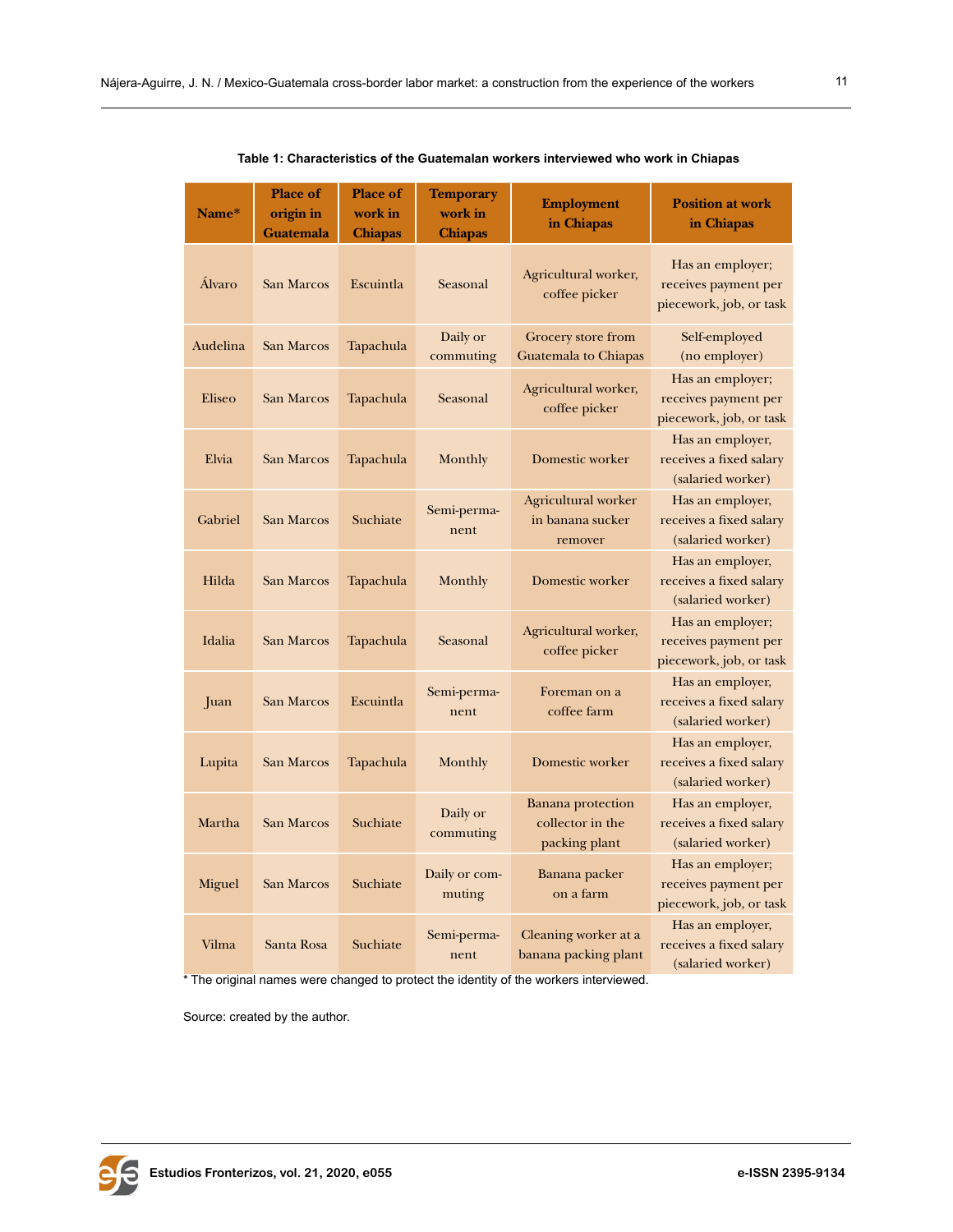The analysis of the stories was organized based on the theoretical reflections presented in the previous section, so there are two major thematic sections. The first refers to the supply of workers, from the experience of the workers in their place of origin or habitual residence in Guatemala; this sub-section contains the working conditions in Guatemalan territory and the motivations for crossing the border with Mexico and working in the Soconusco region. The second section refers to the demand for workers, referring to the Soconusco employers who request workers. Subsequently, the work opportunities in this border region were added, into which those Guatemalans who do not have an employer are incorporated. From the place of work destination, the formal and informal labor networks that appear as a cross-border labor hinge between one side and the other of the international border are shown.

## The Cross-Border Labor Market Between Soconusco and Southwestern Guatemala: Building on the Experience of Guatemalan Workers

From an economic-sociodemographic perspective, the characteristics, and dynamics of the local cross-border labor market in Soconusco are presented below, organized in terms of supply and demand of workers. The economic and social motivations that the Guatemalan population has for moving from their places of origin or habitual residence to Chiapas are referenced as well as the perceived advantages of this territory as a space of labor opportunities. The labor dynamic presented here refers to the experience of Guatemalan workers who cross the Suchiate River daily to go to work in the Soconusco region.

## *The Supply of Workers and Residential Origin: Motivations for Cross-Border Labor Mobility*

Paid work is one of the primary means of obtaining an income to support daily life. Therefore, the search for this leads the population to move to other territories. For the Guatemalan workers interviewed, the employment options are inside and outside Guatemala, as the accounts below show. "Going where there is work" means moving to other Guatemalan departments, such as the capital of the country; crossing the border to go to the Mexican border area and, in some cases, thinking about going to a more distant place like the United States.<sup>20</sup> Work destinations are compared in terms of the cost of living in the place during the time of work, the variety of work options, and the context of living situations; usually, information about these work destinations is shared by social networks, family, neighbors, or friends.

Not leaving the country is one of the first options. Workers who reported having some work experience in the capital of the country, Guatemala City, recognize that it is a good destination because there are ample possibilities of finding a job, since "people



<sup>&</sup>lt;sup>20</sup> Among the total number of Guatemalan workers interviewed, only two reported having had any experience of international migration to the United States or the desire to have it in the future; compared to border travel to Chiapas, workers recognize that migration to the United States is more expensive, and requires longer travel and more time away from family, home, and community.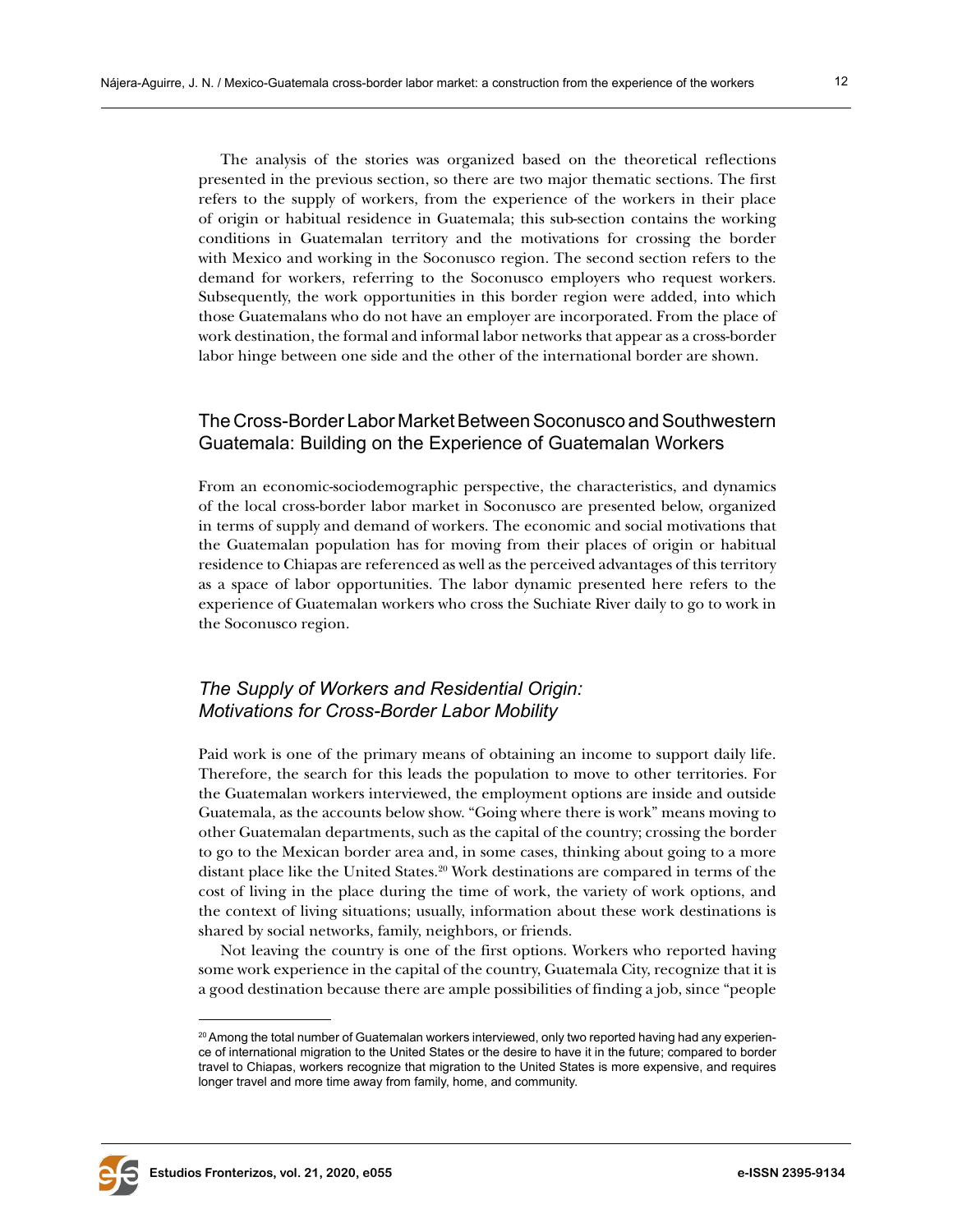have money to pay". However, the main problem of moving to the capital is having to assume the prohibitive cost of living there and the context of insecurity. The following stories show this:

In Guatemala City, you have to pay rent, water, and electricity, buy your food, pay for transportation. There are also cases of muggings, rapes, and killings; that is why it is better to come here [to Tapachula] (Lupita, 2012).

In Guate [Guatemala City], I went to work for about six months, but I didn't like it. I didn't like it because in the capital you have to pay rent for a place to live, firewood, water to bathe in, all with what little you earn? I worked on a piece of land where they were building houses, and I received forty [quetzals] daily for the work. What I earned I sent home because I was still living with my sister. But my family also decided to go there, and I had to rent a room for 300 quetzals a month, in addition to water, electricity, and everything else. I decided to come here again [to his house in San Marcos], because I thought it was better to go to the other side, to this place [Chiapas], because here, thank God, "everything is free" (Álvaro, 2012).

"Everything is free" is an expression used by Guatemalan agricultural workers to refer to the fact that during the time they work on coffee farms in Chiapas, they do not pay for food, lodging, and transportation to get to the farm. The absence of living expenses while in the workplace is a benefit that is also granted in other jobs, such as live-in domestic work, construction, or working in small businesses in Tapachula.

Employers offer lodging only if there is a place to do so; this can be a room or bedroom—even on construction sites—where they can have a bed, a cot, or a mattress. Concerning food, sometimes no food is offered, but only a place to cook. Both supports are perceived by Guatemalan workers as additional advantages to work, regardless of the conditions or quality. Having these "labor benefits" can become a catalyst for choosing a work destination. Between Guatemala City and Chiapas, living expenses are usually lower in Mexican territory—to which is added the short time and low cost of border travel compared to that required to go to the Guatemalan capital.<sup>21</sup>

In the border area of San Marcos and Quetzaltenango, people usually look for work in rural areas—on the coffee or banana farms in the border area, or in urban areas—such as Malacatán or the capital of San Marcos. The problems in getting a job refer to the limited number of job offers in terms of the number of people looking for a job, the short duration of contracts, the few job benefits offered (they are not always salaried jobs with benefits), and sometimes they refer to the mistreatment they receive from employers.22 The jobs available are usually of the same type as in Chiapas: agricultural work, construction work, domestic work, or small business jobs.



<sup>&</sup>lt;sup>21</sup> Traveling from San Marcos to Guatemala City requires a five-hour drive and has an average cost of \$250 Mexican pesos; while crossing to Chiapas takes around thirty minutes (from the municipalities near the border) and the cost of travel to Tapachula is fifteen pesos.

<sup>22</sup> Martha, who works on a banana farm in Soconusco, talks about her experience:

I don't like being being ordered around by Guatemalans. Here [in Chiapas] the quality of work is better. Here they scold you less than there. Over there [in Guatemala] they even curse at you. There is work over there, everywhere. The pay is the same here as there, the difference is that there you have a vacation, a bonus, and here there is none of that. That's the difference over there (Martha, 2012).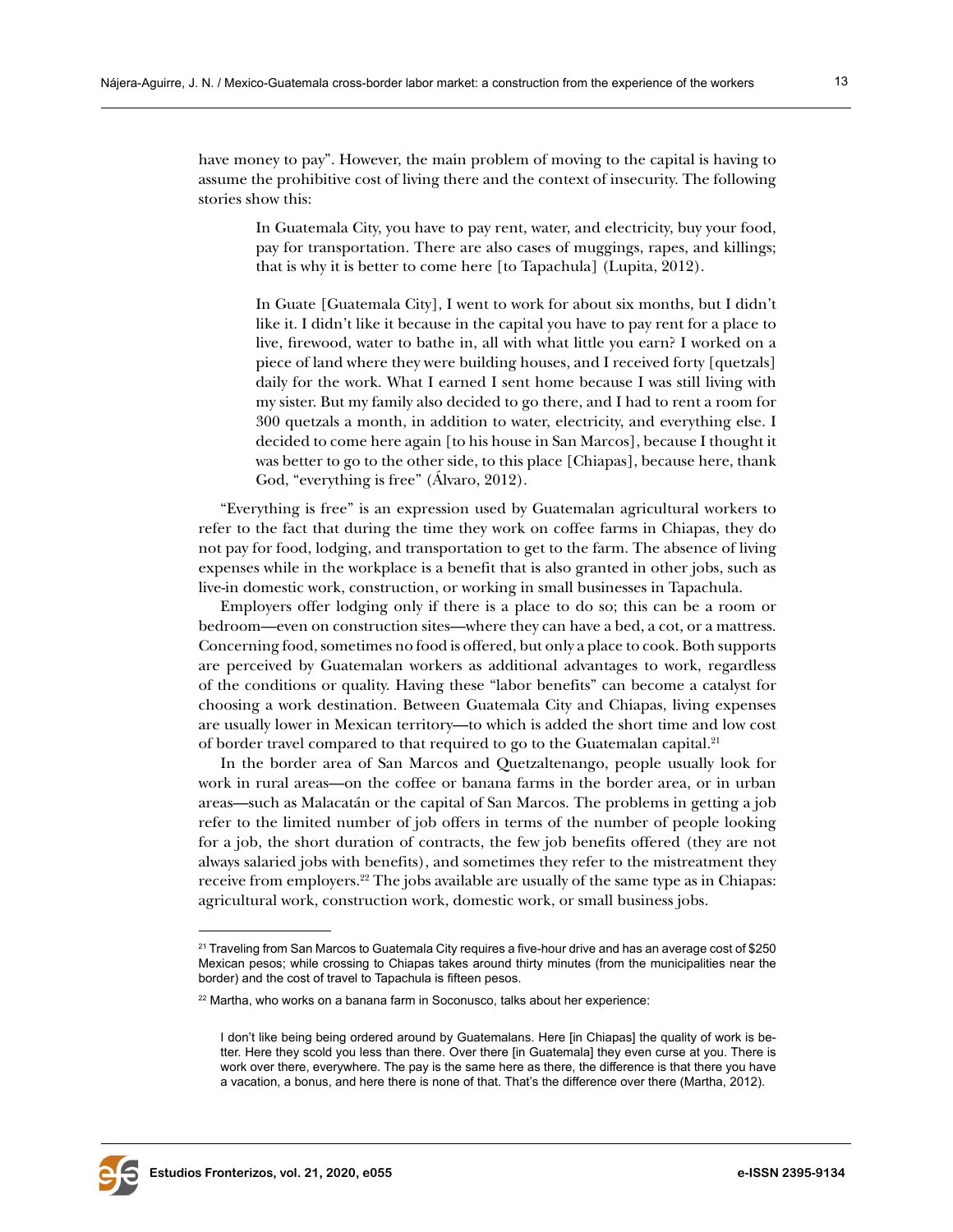and temporariness of work:

The perception of those interviewed is that "there are not enough jobs for so many people". The combination of the demographic factor with the labor factor is shown by comparing the number of adolescents, young people, and adults looking for a job opportunity and the few jobs in Guatemala. When it is recognized that job opportunities exist, the problem of temporariness emerges, since people are hired "during the harvest season" in jobs that last a week, a fortnight or a month, "while the construction work lasts" or while the employer has money to pay a worker. The following accounts bear witness to these links between the number of job opportunities

Right now, there is no work there [in Guatemala], they say that in May there will be work, but only for a few people. Sometimes you find a job, and then suddenly, there aren't any jobs anymore, sometimes there are jobs for a week, a fortnight, and so on (Álvaro, 2012).

In Guatemala, there is no income, no work. There are jobs only when it is coffee harvest season, but the coffee harvest is a yearly event, that is when there is work. Here [in the banana industry] there is production for life, production doesn't fail, it goes down a little bit sometimes during the summer, but when winter comes, production goes up, because the plantation needs water. There they give us the productivity bonus, the end-of-month bonus, and the Christmas bonus.<sup>23</sup> That helps us a little. Here one has to put up with it [because there are no benefits]. But we wouldn't be better off there, because work is scarce, the number of workers needed is limited, and many people want to work, which is why we come here [to Chiapas] (Gabriel, 2012).

As Álvaro (2012), a coffee farmer, points out, "you have to cross the [Guatemala-Mexico] border to work, because you have to eat all year round". For the survival of Guatemalan workers and their families, workers alternate paid jobs between Guatemala and Chiapas, sometimes in the same sector and activity or trade, other times changing. From the experiences of the workers interviewed, cross-border labor mobility is a life strategy defined mainly by the periods when there is no work in Guatemala. If there is no work year-round, then they work all year on the Mexican side. This co-border labor strategy (in which the resources of each side of the border are used) makes it possible for them to sustain themselves economically throughout the year.

On the Guatemalan or Mexican side, paid work is the primary means of acquiring goods and services necessary for daily sustenance in Guatemala or during the time of stay in Chiapas. At times, the food security of the workers—mainly the peasant and indigenous population due to the conditions of extreme poverty in which they live depends on the work carried out in Chiapas. At other times, the work in Chiapas represents an income that makes it possible for them to improve their diet, ensure the access to education of their children, attend to the health needs of family members, start a business, invest in construction to expand their homes, or buy land in installments, among others. The above is how cross-border work fulfills diverse functions for these families. The precarious living conditions of the Guatemalan border population always motivate people to cross into Chiapas to obtain "extra money", even if they have



<sup>&</sup>lt;sup>23</sup> In Guatemala, workers receive a productivity bonus, an end-of-month bonus, and a Christmas bonus, all of which are employment benefits in addition to the salary or fixed payment.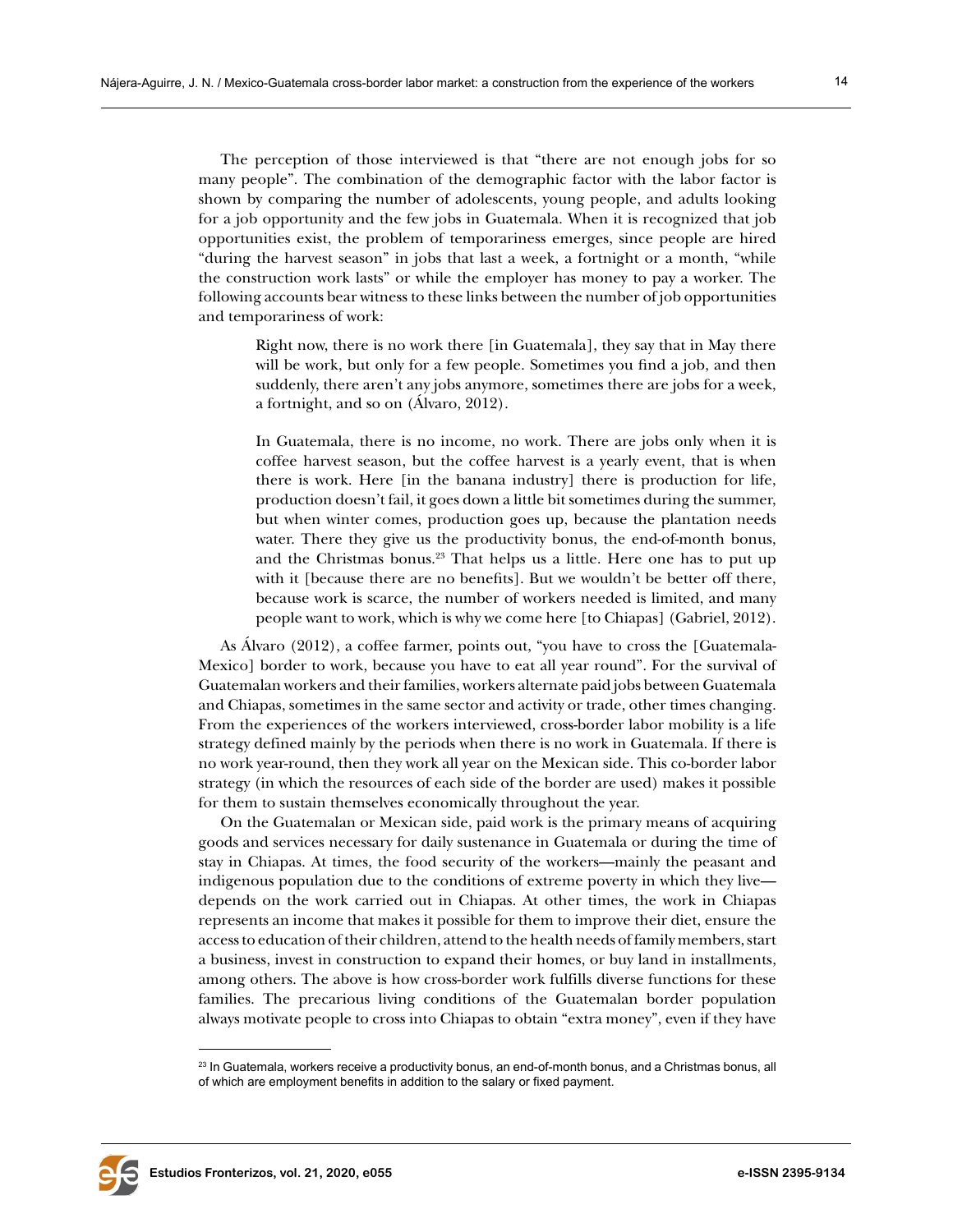formal employment in Guatemala. Some workers make use of the vacation period at work or school. Others explicitly request a permit to seize a better job opportunity in Soconusco, as observed in the following accounts.

We went to ask the manager there [in Guatemala] for permission. We thanked him, right? We told him that if we were unable to cross over [to Chiapas], we would ask him again for work and whether he would take us back. With his permission, we're here now. But we also thought that if we didn't like the farm, we would look for another job nearby (Idalia, 2012).

Only when I'm on vacation where I work [in Guatemala] do I come to work in Chiapas; every year, I've come to work here, during my two-week vacation. Right now, since I'm going to be laid off [in Guatemala], I don't know how long I'm going to be here (Miguel, 2012).

Few of the Guatemalan workers interviewed had ever held a full-time, salaried job with an indefinite contract in which they received all the labor rights granted by law in Guatemala.24 Although workers expect to have a formal job in Guatemala, in the labor transfer to Soconusco, they do not expect the same, since they assume that they will not have all the labor rights of law because they are from another country. Even so, having a paid job makes it possible for them to have a better life than they would have staying in Guatemala.

As was shown in the first section of this text, almost half of the Guatemalans who move to Chiapas for work have begun their working life in Soconusco. This characteristic becomes the reason to keep working only on the Mexican side since their labor networks are there. Audelina, a food merchant from Guatemala who works in Mexico, speaks about her experience:

Here [in Guatemala] no one knows me, and I don't know anyone; there are merchants from there [Chiapas] and merchants from here, each one on his or her side. I'm used to working on that side [in Chiapas], so I only work there (Audelina, 2012).

Being a cross-border worker in Soconusco is not always the result of an economiclabor motivation, but the consequence of having arrived in a new territory due to the need or desire to leave the place of habitual residence. Some Guatemalans who work in Soconusco arrived in Chiapas because they fled conflicts or domestic violence, or because of the high rates of violence or insecurity in the community. Intrafamily problems, including misunderstandings, fights over land ownership, alcoholism, verbal and physical aggression, and even death threats, decrease, are resolved, or simply cease to be perceived by crossing over to the other side of the Suchiate River. Hilda, a domestic worker in Tapachula, relates her experience:

He [the father of her two daughters] wanted to torment me all day long; he would beat me and drink a lot. I arrived here [in Tapachula] to escape that problem. "I'd better go", I said, "and maybe that'll be the end of it". I could look for work in Guate, where there is indeed a lot, but he would be there, so I'd better not, that's why I came here [to Tapachula] (Hilda, 2012).



<sup>&</sup>lt;sup>24</sup> These include health insurance, bonuses, productivity bonuses, vacations, and pensions at retirement age.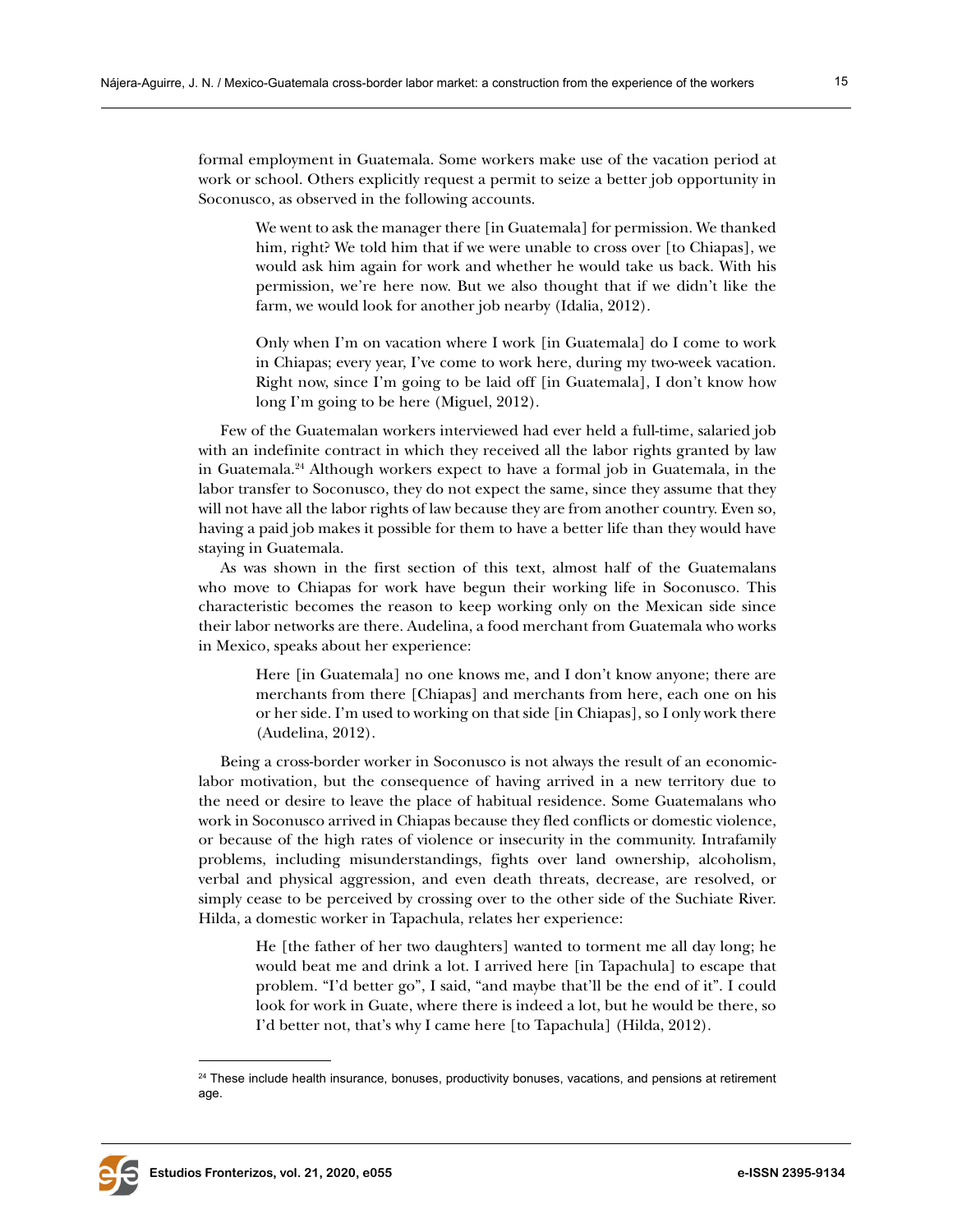When the violence is at the community level, expressed in robberies, muggings, rapes, killings, or threats, caused by criminal groups such as the Mara Salvatrucha or Barrio 18, or drug traffickers, the mobility can be of one person or an entire family. Sometimes it is the parents who ask their adolescents or young children to go to Chiapas to get away from the criminal groups and thus keep them safe. Under these circumstances, the Guatemalan population seeks a different place to work or even to settle temporarily, "one that is far away, but not so far away"; in these cases, moving across the border to Chiapas is a strategy of protection or prevention, as described

below:

It's beautiful here [in Chiapas], here there are not many problems like in Guate, over there you can't go out for a stroll because gang members are quick to stop you. Right now, if you don't want to give them [money], they'll kill you, but not here, which is why I prefer to be here (Eliseo, 2012).

I came here [to Chiapas] because it's better not to have a lot of money, but this way, you're not afraid that they'll come and kill you for ill-gotten money (Martha, 2012).

Finally, there are other motivations for crossing the border into Chiapas, which are not related to economic or violent reasons, but rather to a genuine interest in getting to know a place or city other than the usual place of residence or to start an independent life. This group usually includes Guatemalan adolescents and young people who indicated that they came to Tapachula because they wanted to get to know the largest city in the Mexico-Guatemala border region or because they wanted to start a life away from their family. In these cases, cross-border work is an explicit objective or a result of a need for mobility.

In this scenario, although the factors that function as a catalyst for the cross-border mobility of Guatemalans to Soconusco are diverse, in cross-border labor participation, the economic factor predominates over social factors. At the same time, the former makes it possible to resolve major needs such as the economic support of the worker or the family group. In any case, within a restricted range of options, the Guatemalan population that chose Chiapas as its alternative for work or temporary stay is part of the supply of workers, labor, or population in search of a job opportunity in the local labor market of Soconusco.

## *The Demand for Workers and the Destination: Cross-Border Employment Opportunities*

Who needs workers? Where is it possible to work? The economy of the Soconusco region demands workers to carry out agricultural and non-agricultural tasks; farmers, *ejidatarios*, micro-entrepreneurs, and local families serve as employers not only for Guatemalans but also for Mexicans or people from other countries that have come to live in the border region. The Guatemalan population can be hired by an employer who requests their labor—or be self-employed or independent in Soconusco. In both forms of employability, the most common means of obtaining paid work on the other side of the Suchiate River are the formal and informal cross-border labor networks deployed in the co-border area between Mexico and Guatemala.

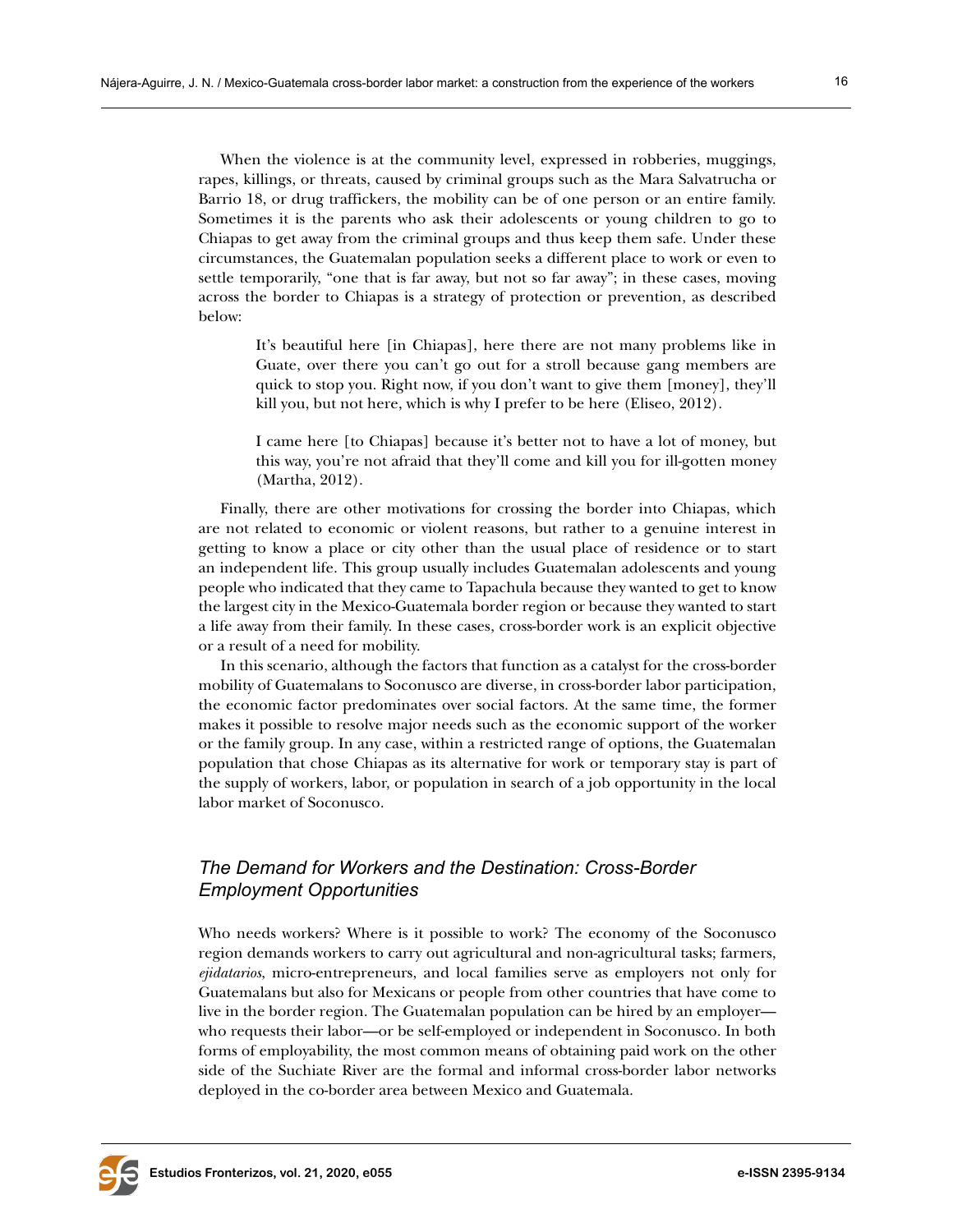The Guatemalan workers interviewed have the perception that Chiapas is a territory with job opportunities, where there is an explicit demand for labor in certain sectors of the economy—such as agriculture, construction, and services—or where they can create their own work—from street vending to setting up their own business. In the agricultural sector, the workers interviewed indicated that, on dozens of farms and ejidos producing coffee, bananas, papaya, sugarcane, mango, lemon, or rambutan, among other products, workers are hired for a season or almost permanently—so it is possible to come at any time of the year and find a job. In the urban sector, in small and medium businesses and homes, domestic workers, construction workers, and workers in various services are sought.

As mentioned in the introduction to this study, Chiapas is the main agricultural producer of coffee and plantains in the country, which is why dozens of farms and ejidos in the region require labor throughout the year, whether national or foreign, as long as they "know how to do the job". Coffee farms are known for hiring large amounts of labor during the coffee harvest season, which can reach up to  $350$  workers<sup>25</sup> for October through March. A basic (minimum) number of workers is permanently required to maintain the plantation<sup>26</sup> and the farm areas—bedrooms, bathrooms, and dining room for the workers, nursery, offices, warehouses, and the house of the owner.

In banana farms and ejidos, the demand for workers is constant throughout the year, while fruit production is permanent. If the production unit dedicated to the export of the fruit (usually to the United States through transnational companies such as Chiquita<sup>27</sup>) is added to this characteristic, the demand for labor then requires high productivity. In these workspaces, workers are needed in more than eighteen activities carried out daily in the field (maintenance and production), in the packaging areas, and in transportation.28 Labor specialization in these places is highly valued due to the specificity of each function in the production process.

It is typical that when there is a demand for workers to sustain productivity, the available labor is used to the fullest extent, so the more work there is, the more work is done, and the more profit is obtained by Guatemalan workers and employers obviously on different scales. Moreover, when the applicant for a job has no work experience in banana production, he or she is hired to aid in lower-ranking tasks, which implies a high rotation of the labor force. Vilma, a worker on a banana farm in Suchiate, is a sample of this:



<sup>&</sup>lt;sup>25</sup> Each production unit according to its production per hectare and the destination of its production defines the number of seasonal workers it requires.

<sup>&</sup>lt;sup>26</sup> Workers are required for the reception and cleaning of cherry coffee, pulping, removal of mucilage (fermentation and washing), drying, storage and grinding of parchment coffee, the classification of gold coffee, packing, and transportation.

<sup>&</sup>lt;sup>27</sup> Chiquita Brands International is a U.s. company dedicated to the production of bananas—whose plantations are located in southern Mexico and Central America (Guatemala, Honduras, Costa Rica, and Panama)—and is the main distributor in the United States. Chiquita is the successor company to the United Fruit Company, created at the end of the 19th century.

<sup>&</sup>lt;sup>28</sup> In field work, work is done in the irrigation of herbicide or fertilizer, in the thawing, cleaning, or replanting of plants, bagging, cutting, and carrying of banana clusters to the packing house. In the packing area, it is possible to work in the reception of the fruit, removing the protection of the clusters, deflowering, removing the residue, classifying or selecting the fruit, and in the activities of weighing, fumigation, labeling, packing, quality control, and stowage. Furthermore, there are those who work in the cleaning and packing of "fingers".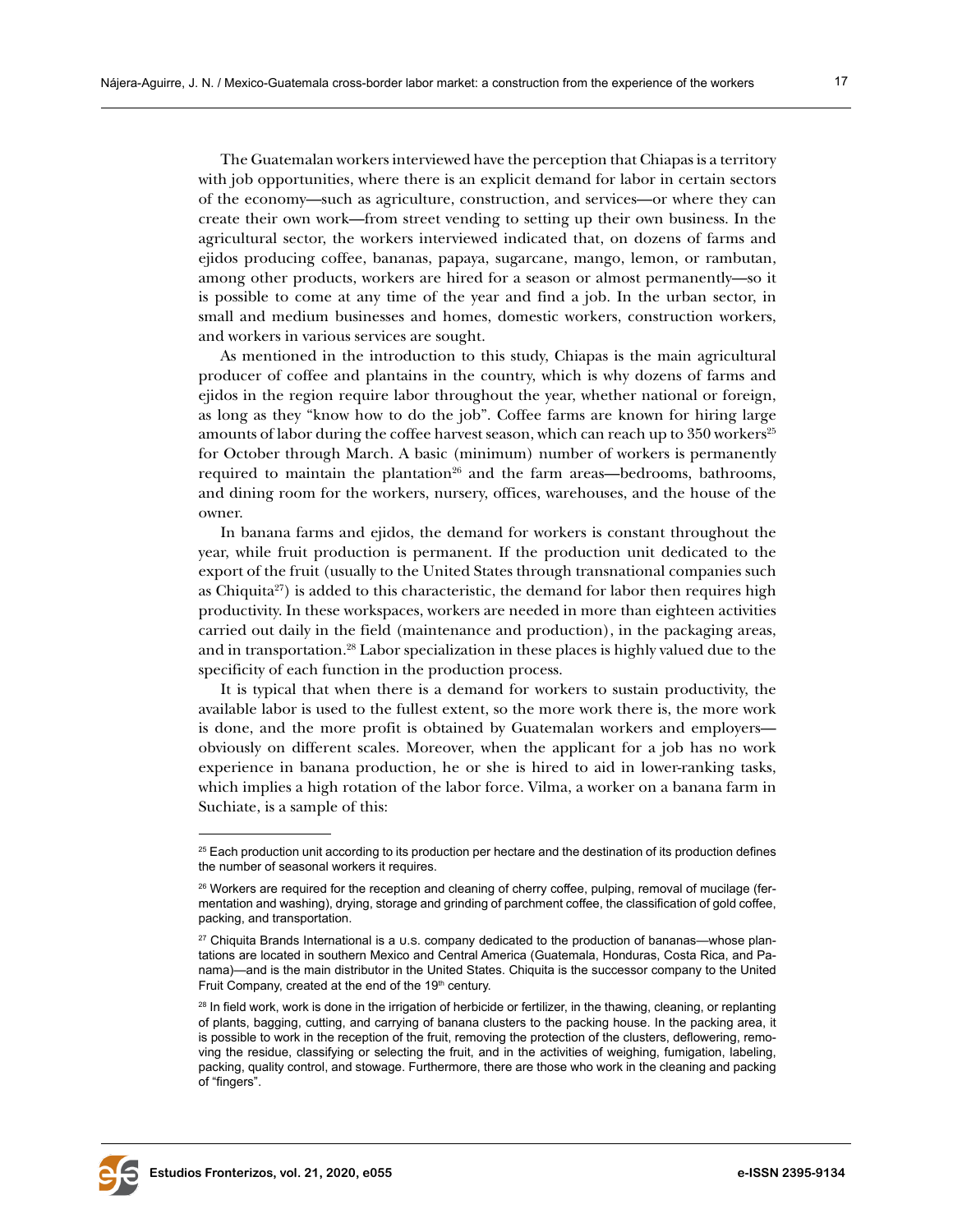They ask me to sweep, and they ask me to go search for fingers<sup>29</sup>. They tell me to "keep learning when there is nothing to do here [cleaning], go see how they work [in other areas], and learn, then you will be able to do other activities and earn more" (Vilma, 2012).

It seems common that, from the experience of the workers interviewed, the coffee and banana exporting farms of Soconusco always require more workers than they have. The Guatemalan workers that do not find work on one farm or ejido go on to another, or another, or another after that, but in the end, a job is found. The worker offers his or her services for one activity or another. In this search for work in the rural border area of Chiapas, it is almost certain that a job opportunity will be found "doing one thing or another".

Finally, recruitment and immigration status are linked differently in the coffee and banana sectors. While it is true that the majority of seasonal laborers hired on coffee farms have a labor migration document issued by the inm that guarantees their legal stay and performance of a paid labor activity, the inm is not responsible for ensuring that the labor rights of workers are respected, even if they have a contract that stipulates working conditions. In the hiring of Guatemalan workers on banana farms, there is no labor migration documentation for two reasons. The border crossing is done through areas where there is no migration inspection, and the cross-border workers do not sleep in the workplace—since they are all daily or commuting workers, so it is considered that when they leave the farm or ejido, they do not need to justify their legal stay in Mexican territory.

Regarding the non-agricultural sectors of the Chiapas economy, Guatemalans who come to the main cities of Soconusco, such as Tapachula, Ciudad Hidalgo, or Tuxtla Chico, to look for a job in a business or in a house, are looking to sell a certain product or offer a certain service to the local population. Guatemalan workers who work for an employer are employed in a customer service business (restaurants, stationery stores, tire repair shops, hair salons, or selling ice, cell phone cards, or clothing), do domestic work in houses in the urban area, or help in the construction of houses or businesses. Although few, there are also street vendors who work for an employer, who provides them with the merchandise to be sold and pays them a daily wage.

Guatemalans who are self-employed, without an employer, work as independent street vendors of sweets and cigars, selling vegetables brought from Guatemala outside markets and supermarkets, or clothing in parks and plazas. Some offer to help load goods in markets, outside supermarkets, or on the banks of the Suchiate River. Finally, there are the cross-border traders who move Guatemalan edible and non-edible goods into Mexico for sale to local businesses. The last group of independent workers has set up their own business in Chiapas to sell a product or offer a service—a market stall, hair salon, grocery store, or other. This group of Guatemalan workers has a different labor relationship with the society in Chiapas since they must have commercial relations with the locals to rent premises, contract services, and even pay taxes to the corresponding institutions.



<sup>&</sup>lt;sup>29</sup> "Finger" is the name given to a loose banana from the stalk, which is packed separately for sale in local market businesses. "Finger search" is the work of collecting and packing the bananas that were detached from the stalks.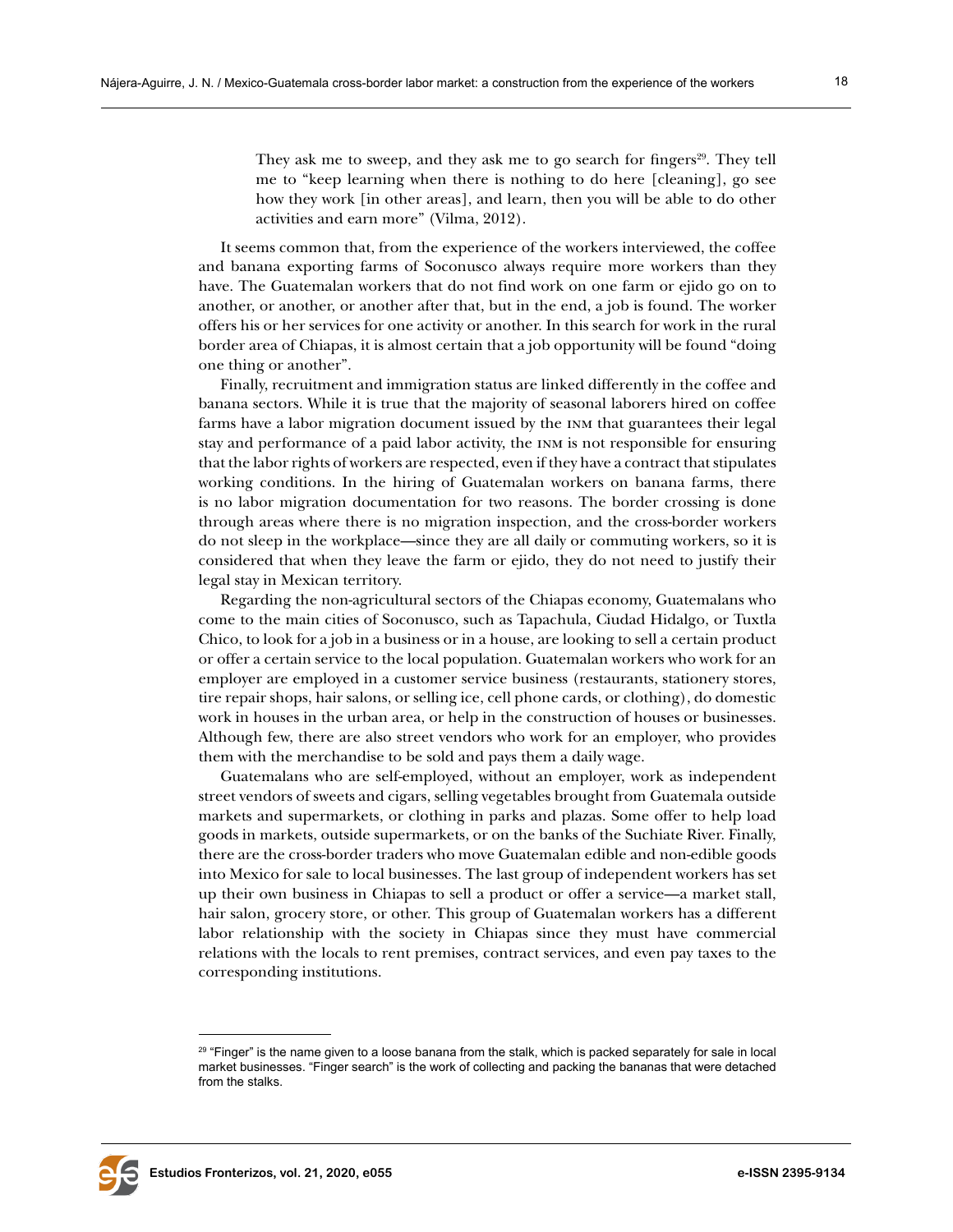Self-employment allows workers to define their work characteristics such as working hours, workspace,<sup>30</sup> the value of their product or service, and the work period—taking advantage of peak seasons that offset "low sales". Audelina, a food merchant from Guatemala to Tapachula, speaks about her experience:

The more you can work, the more you benefit. In December, there's more work, something I can take advantage of since I sometimes make two trips [to Tapachula per week]. As my children are on vacation, they can go with me. Since I can travel earlier in the day, at around eleven or twelve, I am returning from the first trip. In times like these, I can go back [to Guatemala] at eight at night (Audelina, 2012).

When the Guatemalan population looks for a job on the other side of the Suchiate River, in all possible places and conditions, that is, in rural and urban areas, and any of the trades or activities to be carried out within each economic sector, either working for an employer or not, it is very likely that one will be found. This practice validates the idea that in Chiapas, "there is always work". The needs of Guatemalan workers and the needs of employers in Soconusco find common ground that shapes a local cross-border labor market. The little or almost no labor participation of the local population in certain jobs, $31$  such as agricultural and domestic work, have led the Guatemalan population to form its own labor niches, which are socially labeled, and even stigmatized, as "Guatemalan jobs".32

So that the demand for workers from Chiapas can find an echo in the supply of Guatemalan workers, the employers of Soconusco activate cross-border labor networks, created by themselves to obtain the number of workers they require, with the characteristics and for the period they need. These networks are more frequent among agricultural producers, although they exist in other sectors of the economy. The main actors are the hiring agents or contractors, who are permanent workers trusted by the employer, usually of Guatemalan origin, and whose task is to obtain "good workers".

The coffee and banana employers of Soconusco have "their contractor". This contractor, as the link between the demand and supply of workers, is in charge of disseminating in Guatemala, through printed or audible media, the job opportunities offered by the employer in Chiapas. He or she then transfers those interested to the Guatemala-Mexico border, carries out on behalf of the employer the corresponding labor migration documentation process for all workers before the inm, and finally brings the Guatemalan workers to the workplace in Soconusco.



<sup>&</sup>lt;sup>30</sup> In the case of street vendors, they usually have to reach agreements with other established vendors, especially those working for an employer, since they are deployed in the area of highest sale—downtown Tapachula.

<sup>&</sup>lt;sup>31</sup> Informal converations with representatives of the Soconusco Agricultural Association of Coffee Producers and the Soconusco Agricultural Association of Banana Producers, in which it was noted that just over 90% of their workers are of Guatemalan origin.

 $32$  Exclusive employment is also observed in other jobs held by the Central American population in the Soconusco region, as is the case of sex work attributed to Honduran women (Fernández, 2012). From labor studies at the individual level (career paths), more elements could be offered to distinguish the jobs that neighboring locals and foreigners perform throughout their lives in the region, as well as to identify that there are jobs that the receiving community does not want or does not wish to do, which turn the work and lead the people to diverse forms of exclusion (for "the others").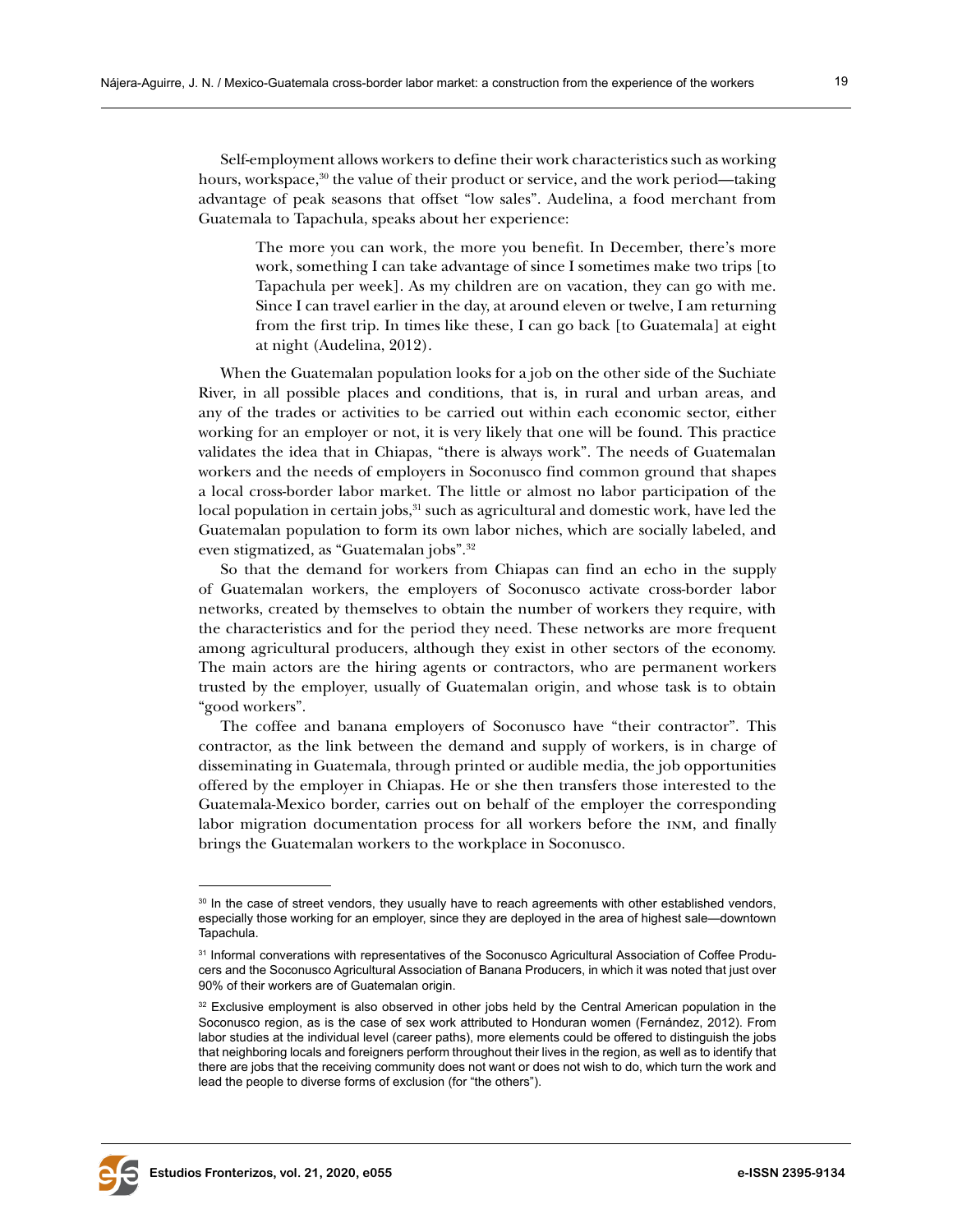In general, the contractors choose to start searching for workers in their home municipality or others they already know, preferring workers already known or "recommended", those who are reliable, have work experience, and who are not "troublesome". If this first choice does not meet the number of workers requested by the employer, new workers are sought. In this manner, a labor network that is initially "closed" or limited to the connections of the employer becomes an "open" labor network, which can be accessed by any Guatemalan interested in working.

Although these cross-border labor networks are usually formal, because they come from Soconusco employers, sometimes situations arise where there is a lack of precision regarding the hiring conditions of workers (wages, activity to perform, location of the farm, or ejido, labor benefits). However, despite this and in the face of the need to get a job, they decide to leave with someone who promises them a paid job. In the case of Guatemalan workers who already have previous cross-border work experience, they sometimes stop using the labor network of the employer and go directly to the property to apply for a job. Some experiences are reflected in the following stories:

You go where they take you; you don't know where the place is. We only know that we are going to work; they don't tell us how much they will pay us; we don't know if they will give us one or two meals or if there are actually any beds to sleep in (Eliseo, 2012).

Employers don't hire just anyone. They don't ask people they know for their "papers" [immigration documents] because they know and trust you; if someone is asked for "papers", then it means that they are not trusted (Álvaro, 2012).

I think we always find work because they [the employers and contractors] trust us, we know a lot about coffee work and being a farmer. We know how to work. Sometimes they ask whether "you know how to work", sometimes some just say "yes", and they end up staying there (Juan, 2012).

Sometimes Guatemalan contractors or recruiters play not only the role of crossborder labor manager for the employer but also a social role in the Guatemalan community where they get the workers. At the request of parents, spouses, or other family members, the contractor becomes the custodian, caretaker, or guardian of adolescents and young people who move without their parents—particularly if they are single women—or of married women who move without their spouse.

In addition to the formal labor networks between job seekers and providers on either side of the Suchiate River, there are informal labor networks that serve a similar function by disseminating information regarding the existence of employment opportunities in Chiapas. However, these informal networks are created through family and non-family ties—in which friends, neighbors, and fellow-countrymen are found. These networks provide not only labor information but also basic information to help people get by in Soconusco while they are working, such as finding a place to live, learning how to get around in the city (local transportation), knowing where to access health services, and linking people on both sides of the border by sending goods, money, or messages.

Family networks are usually the first contact for getting a job in Chiapas, through parents, aunts, nephews, cousins, or brothers-in-law who have had some previous or

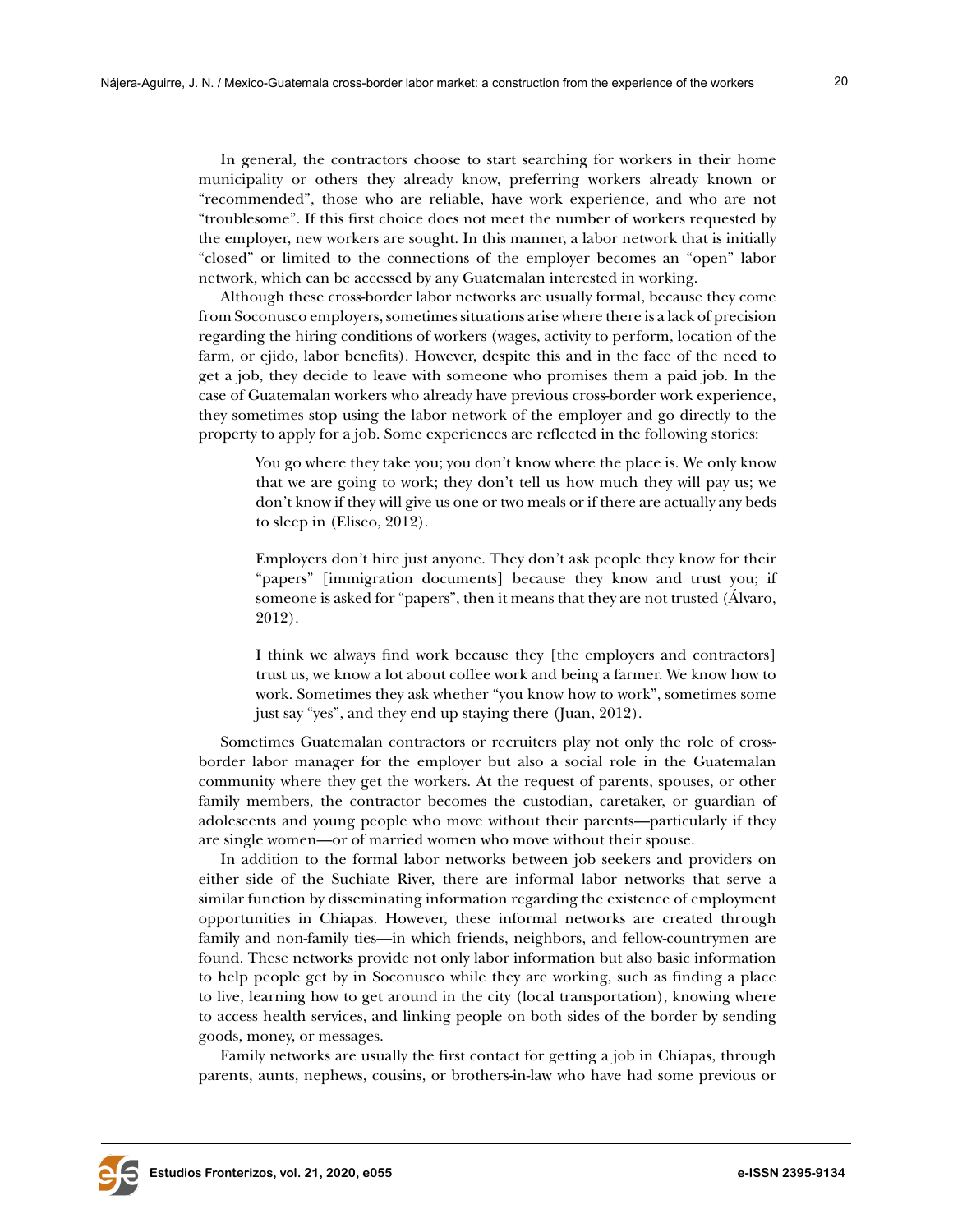current work experience on the other side of the border. The family members inform, motivate, bring, set up, and even act as "guardian or guarantor" of the family member to the employer. The family network plays a very important role for those workers who cross into Chiapas for the first time because it permeates the lack of familiarity, fear, and dependence on another person as support in crossing, border mobility, and the search for work, as expressed in the following stories.

I feel confident because I come with an acquaintance. He tells me where to cross the river, where to take the bus, where to ask something, he tells me basically everything (Hilda, 2012).

There was a person in the park, and he took me there. "Do you want to work?" he asked, "Yes", I said, "Come", he said. Sometimes it's scary because you don't know where they're going to take you. You don't know the person. Once the person takes you, you start knowing them, but before all of that, they take you, and you don't know where you're going (Elvia, 2012).

Typically, the first work experience in Chiapas is associated with the work history of parents or family members with previous experiences. For this reason, an intergenerational transfer of work and the perpetuation of Guatemalan labor niches come to mind. However, some, usually teenagers and young men and women, venture to explore other work niches on their own.

The historicity of the cross-border labor phenomenon allows Guatemalans who do not have formal or informal labor networks to access work in Chiapas. They can do so simply by crossing the border and going to places where they are told that they will find work. Some such places are "Casa Roja", an inm office that documents crossborder workers located at the Talismán-El Carmen border bridge; the parks of the main border cities, Tecún Umán (on the Guatemalan side) and the Miguel Hidalgo Park (in the city of Tapachula, Chiapas). Workers can also go to the various local markets in Tapachula, the streets where street vendors gather, or directly to the farms and ejidos on the margins of the highway that runs from the Pacific Ocean to the city of Tapachula, parallel to the Suchiate River.

Finally, it should be noted that from the experience of the Guatemalan workers interviewed in the Soconusco cross-border labor market, it can be deduced that their labor participation in Mexican territory not only makes it possible for the social reproduction of themselves and their families, but also that of employers, families, and residents of the Mexican side who demand their labor, personal services, or the goods that they trade. In this scenario, it is also possible to recognize the importance of the paid economic activity that thousands of Guatemalans carry out daily in Mexican territory. This activity includes cleaning houses and work areas; taking care of children; tending to the areas of agricultural production of coffee and bananas; the construction of houses and businesses; serving clients in restaurants and customers in car washes and vulcanizers; selling candy and food on the streets; supplying businesses with Guatemalan products that are consumed in Soconusco; or offering their services as hairdressers, longshoremen, or manicurists, among others. Gabriel, a banana field worker, expresses it as follows:

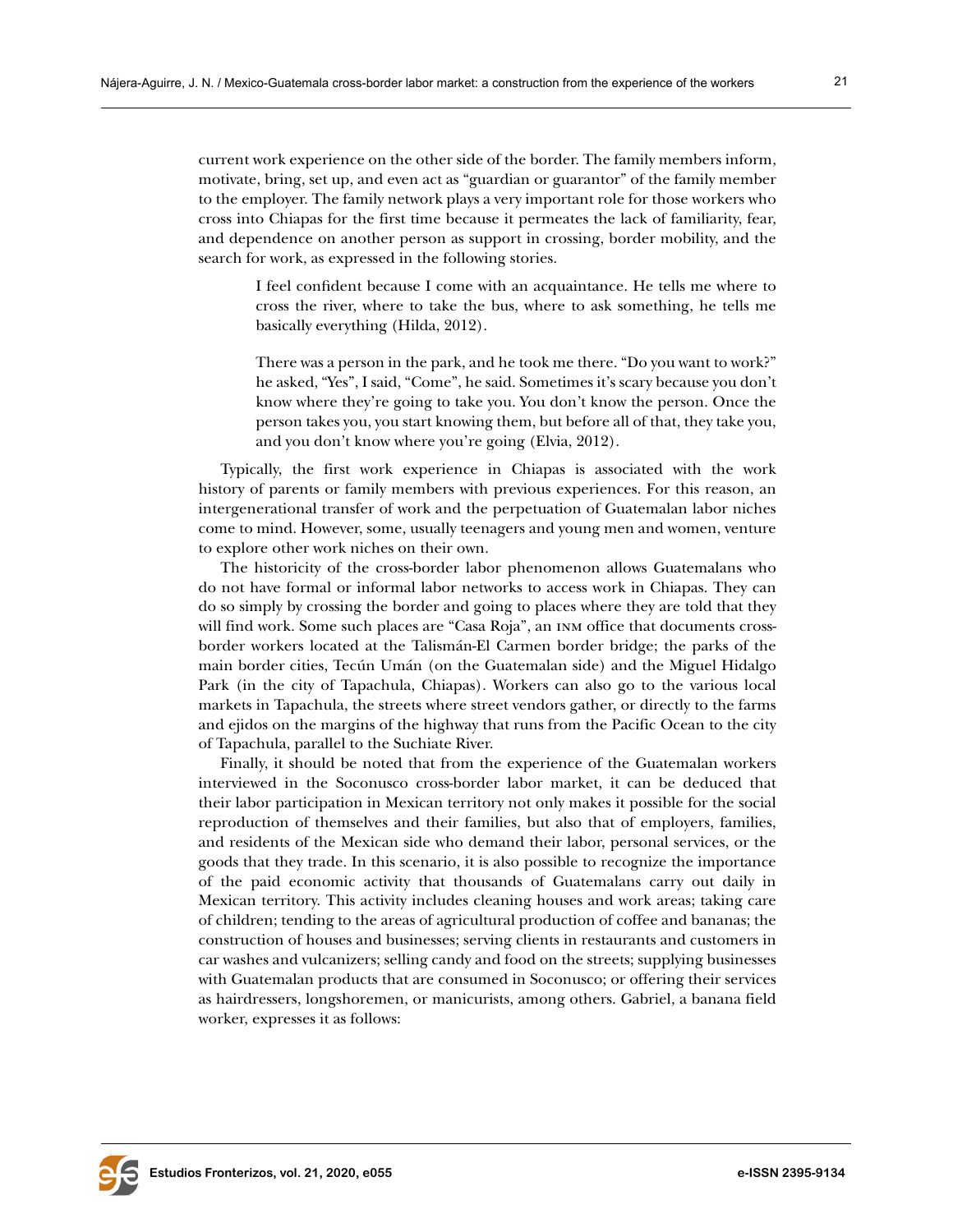My work here is as a sucker remover, which entails locating the seeds [of the banana plant] to ensure that they don't counterbalance each other, that they go their own way, that they don't come together, by separating them, seeing that they don't collide with each other. I straighten them out. It is to ensure production. It is pure care for production. [...] We are the ones who make the plantation thrive. So, what's in it for us? Nothing. Without us, the children of the bosses do not eat; without us, there is no production. We are the ones who follow through (Gabriel, 2012).

## **Conclusions**

In the traditional link between causes of departure and reasons of attraction for migration, established in the migration laws by Ravenstein (1889) more than a century ago, this article made possible the foundation and connection of the main causes of departure of the Guatemalan population from their places of habitual residence in the Guatemalan border zone to the main causes of attraction to the labor destinations in the border zone on the Mexican side. Additionally, in the case of the study of labor markets located in border areas, substantive elements were incorporated for their functioning and dynamism. The first of these elements is recognizing the importance of the population dimension as a component and perspective. Neighboring foreign workers maintain their usual place of residence in the country of origin, and it is through daily cross-border mobility that they are incorporated into the labor market of the country located on the other side of the international boundary. The population as a supply of workers or labor is a component of the relevant labor market that sustains it, in this case the Soconusco labor market, where workers are only visible from a perspective of population mobility, in which international mobility and migration is only another way in which people residing in border areas participate in the labor market of the neighboring country.

The second element is the border as a regulatory component of the cross-border labor market. The type of international border between neighboring countries defines the economic-labor possibilities and potentialities in the region, in terms of the existence of walls and fences and the forms of regulation and migration control that allow or obstruct the incorporation of workers into the area of labor demand. The above creates formal and informal labor dynamics that shape a local cross-border labor market. On one side of the border, the demand for workers is often greater than the number of local workers willing to work. Therefore, neighboring cross-border workers complement or fulfill the needs of employers at the destination. Finally, border boundaries are elements borne by formal and informal cross-border labor networks, which connect the demand and supply of workers and societies in general in neighboring countries.

The third element is recognizing the predominance of economic motives in cross-border labor movements over other reasons for mobility (such as violence or genuine interest in another place). In this manner, the workforce that enters the local labor market of the neighboring country has as its main driving force the search for paid work that will improve the living conditions of the worker and his or her family. Depending on the Guatemalan socioeconomic context, people, once they consider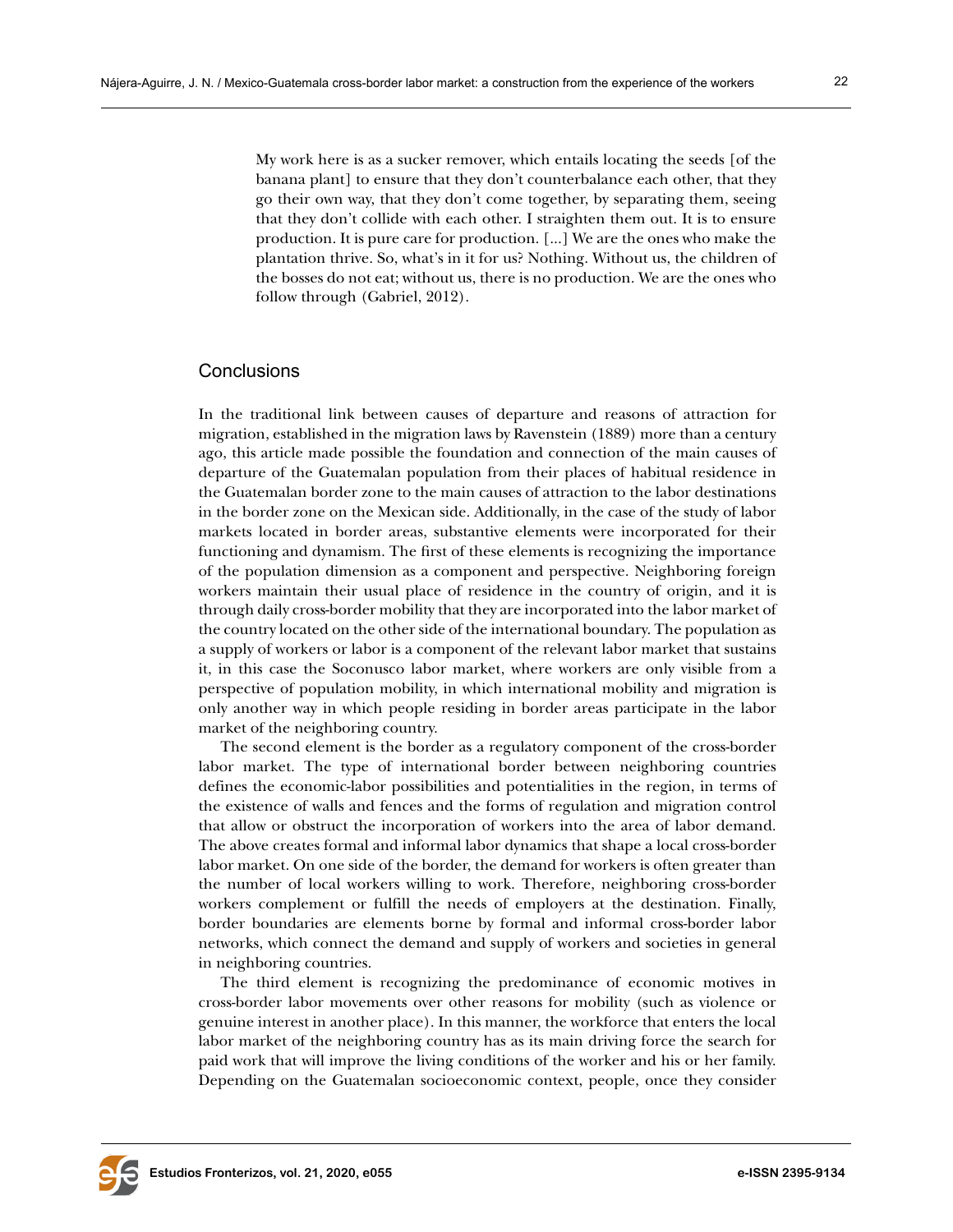the labor alternatives available to them, choose to join the Soconusco labor market as a labor destination, all within a restricted framework of local options in a co-border micro-region.

In this scenario, the needs of Guatemalan workers are combined with the needs of employers in Soconusco—whether they are farmers and agricultural export *ejidatarios*, small entrepreneurs, business owners, or families—molding a daily life that makes it possible for the joint and dependent social reproduction of populations adjacent to an international borderline. Nevertheless, the economic benefits are significantly more lucrative for the latter than for the former. There is no doubt that part of the agricultural economic development of Soconusco is based on Guatemalan participation as a labor force, since "without the workers of Guatemalan origin, we [the employers] would not be able to work the farms; there would be no coffee cultivation" (Zúñiga, 2009).

Despite the historical cross-border labor relationship in this region, it is still important to continue to discuss and think about it. A particular point of discussion is the labor and migration regulatory frameworks that make possible the recognition and assurance of the labor rights of the Guatemalan population working on the southern border of Mexico, with proposals that are more in line with the daily, real, and current dynamics. In this sense, it should be noted that in the current regional migratory context between Mexico, Central America, and the United States, it is likely that the southern border of Mexico will be consolidated as a space for the temporary or permanent settlement of various foreign populations that have arrived in recent years at the southern border (due to the migrant caravans). The above is coupled with the migration policy actions of the Mexican government to retain these populations in this region by offering local labor opportunities.

However, it is important to note that the population and economic-labor links between the local and the foreign population in this region are different if they are neighbors. It is also important to consider the socioeconomic characteristics of the population that arrives at the places of destination. It should be emphasized that the cross-border Guatemalan workers referred to in this work are characterized by precarious living conditions—such as poverty, some because they are peasants and of indigenous origin, or they have a low level of education linked to non-agricultural work, and socioeconomic characteristics different from other labor populations that have recently arrived in the region. For their part, Guatemalan residents tend to maintain their place of origin as a place of residence and main access to rights. At the same time, non-neighboring foreigners, upon establishing themselves in the area, have stable access to the city and its resources (which has generated, according to local accounts, expressions of xenophobia, discrimination, and exclusion by the local population). In this scenario, it is possible to think of the labor market in the Soconusco region from a perspective of labor integration and not just cross-border labor mobility.

## References

Acosta, F., Reyes, A. & Solís, M. (2015). Crisis económica, migración interna y cambios en la estructura ocupacional de Tijuana, México. *Papeles de Población*, *21*(85), 9-46.

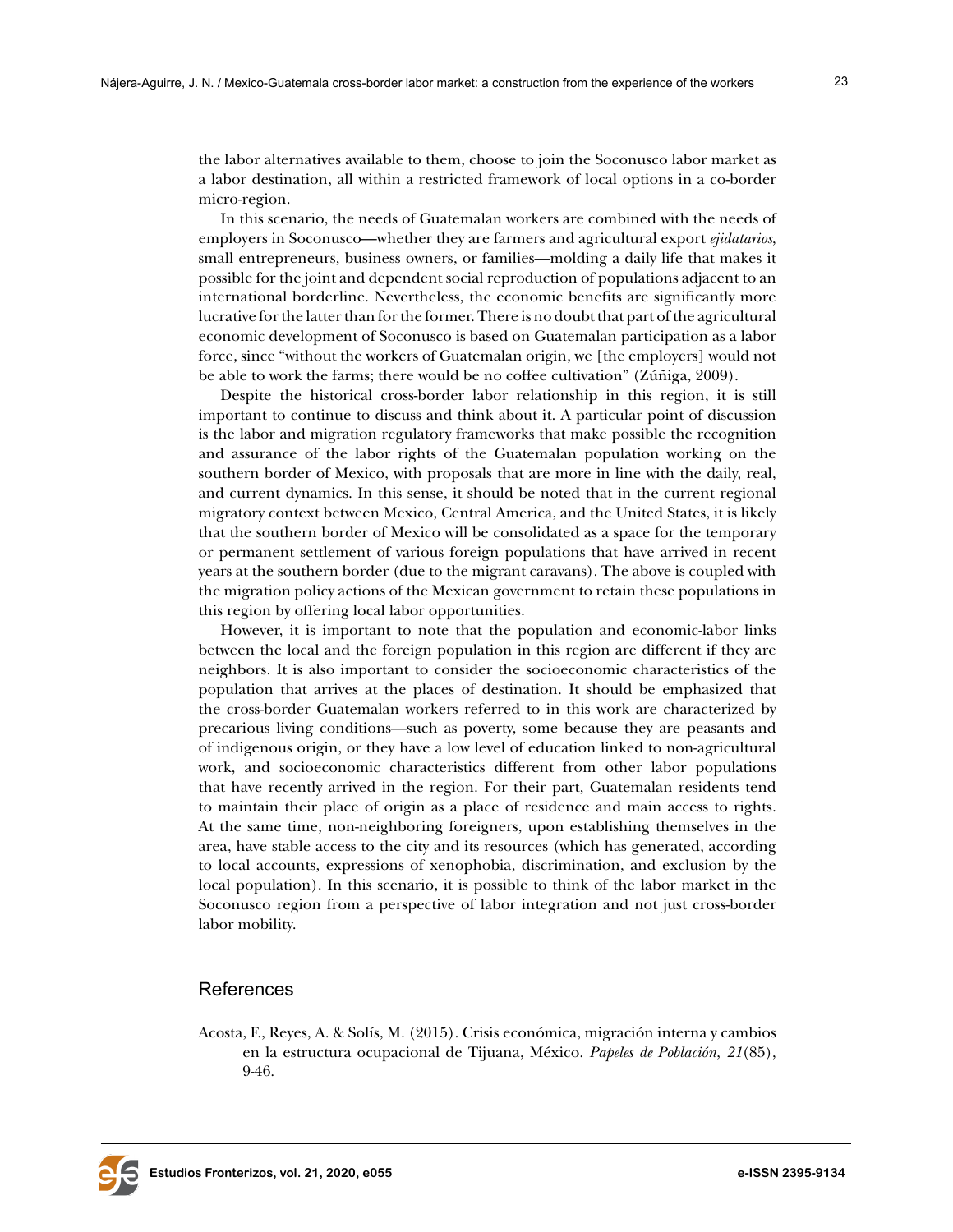- Alegría, T. (1989). La ciudad y los procesos transfronterizos entre México y Estados Unidos. *Frontera Norte*, *1*(2), 53-90.
- Bartra, A. (1995). Origen y claves del sistema finquero del Soconusco. *Revista Chiapas*,  $(1), 1-22.$
- Canales, A. & Zlolniski, C. (2001). Comunidades transnacionales y migración en la era de la globalización. *Notas de Población*, *28*(73), 221-252.
- Castillo, M. A. (1999). La vecindad México-Guatemala: una tensión entre proximidad y distancia, *Estudios Demográficos y Urbanos*, *14*(1), 193-218.
- Castillo, M. A. & Vázquez, M. (2010). Los inmigrantes guatemaltecos en México: antecedentes históricos y situación actual. In E. Rodríguez (Coord.), *Extranjeros en México: continuidades y nuevas aproximaciones* (pp. 237-273). Instituto Nacional de Migración/Centro de Estudios Migratorios/DGE Ediciones.
- Craig, C., Rubery, J., Tarling, R. & Wikinson, F. (1986). 5. Economic, social and political factors in the operation of the labour market. In B. Roberts, R. Finnegan & D. Gallie (Eds.), *New approaches to economic life. Economic restructuring: unemployment and the social division of labour* (pp. 105-123). Manchester University Press.
- Dabas, E. (1998). *Redes sociales, familias y escuelas*. Paidós.
- De la Torre González, A. (2013). *De los cafetales del Soconusco a la historia del mango ataulfo 1820-2012* (Soconusco Collection, book III).
- Della Giusta, M. (2001). Redes sociales y la creación de capital social. *Trabajo*, *2*(4), 35-66.
- Dickens, P. (2003). *Globalization shift, reshaping the global economy map in the 21st century*. The Guilford Press.
- El Colegio de la Frontera Norte (El Colef), Secretaría del Trabajo y Previsión Social, Secretaría de Gobernación, Consejo Nacional de Población, Unidad de Política Migratoria, Registro e Identidad de Personas, Secretaría de Relaciones Exteriores, Consejo Nacional para Prevenir la Discriminación, Secretaría de Bienestar. (2004). *Encuesta sobre Migración en la Frontera Sur de México*. <https://www.colef.mx/emif>
- El Colegio de la Frontera Norte (El Colef), Secretaría del Trabajo y Previsión Social, Secretaría de Gobernación, Consejo Nacional de Población, Unidad de Política Migratoria, Registro e Identidad de Personas, Secretaría de Relaciones Exteriores, Consejo Nacional para Prevenir la Discriminación, Secretaría de Bienestar. (2018). *Encuesta sobre Migración en la Frontera Sur de México*. <https://www.colef.mx/emif>
- Fernández, C. (2012). Tan lejos y tan cerca: Involucramientos transnacionales de inmigrantes hondureños/as en la ciudad fronteriza de Tapachula, Chiapas. *Migraciones Internacionales*, *6*(4), 139-172. [http://dx.doi.org/10.17428/rmi.v6i23.729](http://dx.doi.org/10.17428/rmi.v6i23.729 )
- Fletes, H. B. (2008). *La construcción de cadenas agroindustriales de mango en Chiapas. Diversidad y contingencia en la globalización* (Ph. D. thesis). Centro de Investigaciones y Estudios Superiores en Antropología Social. Guadalajara. [http://repositorio.](http://repositorio.ciesas.edu.mx/handle/123456789/31) [ciesas.edu.mx/handle/123456789/31](http://repositorio.ciesas.edu.mx/handle/123456789/31)
- Fletes, H. B. (2009). La reinvención de una vocación regional agroexportadora. El Corredor Costero de Chiapas. *Revista LiminaR. Estudios Sociales y Humanísticos*, *7*(2), 164-183.
- García, B. (1989, September-December). La importancia del trabajo no asalariado en la economía urbana. *Estudios Demográficos y Urbanos*, *4*(3), 439-463.

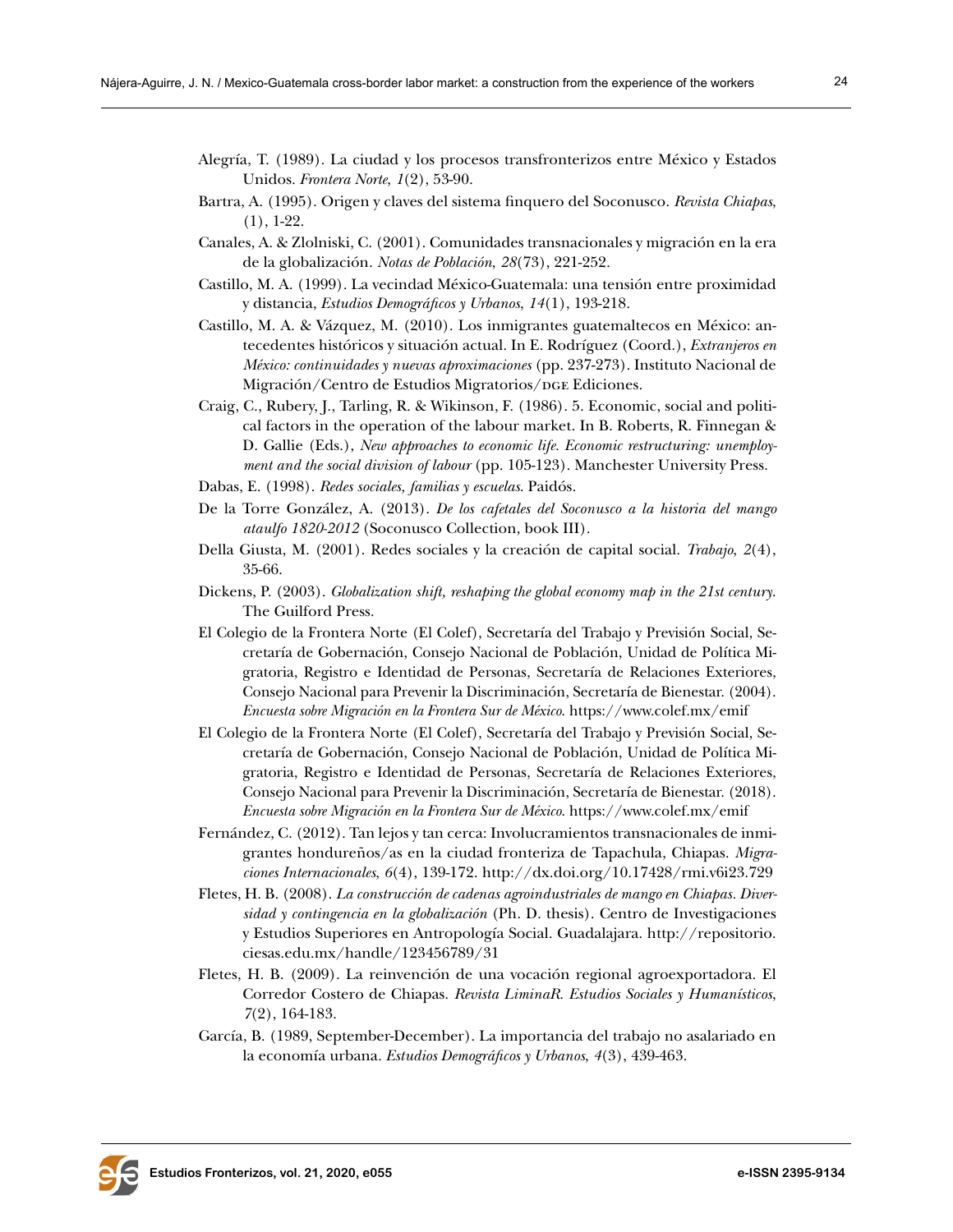- García, B. (2011). Las carencias laborales en México: conceptos e indicadores. In E. Pacheco, E. De la Garza & L. Reygadas (Coords.), *Trabajos atípicos y precarización del empleo* (pp. 81-113). El Colegio de México.
- García, M. (2014). Migraciones laborales en la agroindustria azucarera: jornaleros nacionales y centroamericanos en regiones cañeras de México. *Estudios Agrarios*, *20*(57), 123-148.
- Granovetter, M. (1992). Economic action and social structure: The problem of embeddedness. In M. Granovetter & R. Swedberg (Eds.), *The sociology of economic life*. Westview Press.
- Granovetter, M. & Swedberg, R. (Eds.). (2001). *The sociology of economic life* (2a. ed.). Westview Press.
- Instituto Nacional de Migración (inm). (2017a, March 9). ¿Eres guatemalteco o beliceño y deseas visitar los estados de la frontera Sur de México? [https://www.](https://www.gob.mx/inm/acciones-y-programas/eres-guatemalteco-o-beliceno-y-deseas-visitar-los-estados-de-la-frontera-sur-de-mexico) [gob.mx/inm/acciones-y-programas/eres-guatemalteco-o-beliceno-y-deseas-visi](https://www.gob.mx/inm/acciones-y-programas/eres-guatemalteco-o-beliceno-y-deseas-visitar-los-estados-de-la-frontera-sur-de-mexico)[tar-los-estados-de-la-frontera-sur-de-mexico](https://www.gob.mx/inm/acciones-y-programas/eres-guatemalteco-o-beliceno-y-deseas-visitar-los-estados-de-la-frontera-sur-de-mexico)
- Instituto Nacional de Migración (inm). (2017b, March 9). ¿Eres guatemalteco o beliceño y deseas trabajar en México? [https://www.gob.mx/inm/acciones-y-pro](https://www.gob.mx/inm/acciones-y-programas/eres-guatemalteco-o-beliceno-y-deseas-trabajar-en-mexico)[gramas/eres-guatemalteco-o-beliceno-y-deseas-trabajar-en-mexico](https://www.gob.mx/inm/acciones-y-programas/eres-guatemalteco-o-beliceno-y-deseas-trabajar-en-mexico)
- López, Y. A. (2012). Niños, niñas y adolescentes: migrantes trabajadores guatemaltecos en la ciudad de Tapachula, Chiapas. R*evista LiminaR. Estudios Sociales y Humanísticos*, *10*(1), 58-74.
- Massey, D., Arango, J., Hugo, G., Kouaouci, A., Pellegrino, A. & Taylor, J. E. (1994). An evaluation of international migration: The North American case. *Population and Development Review*, *20*(4), 699-751.
- Morales, A. (2016). Migraciones laborales y la integración en los mercados de trabajo regionales. In C. Heredia (Coord.), *El sistema migratorio mesoamericano*. El Colegio de la Frontera Norte/CIDE.
- Morales, A. & Castro, C. (2006). *Migración, empleo y pobreza*. Facultad Latinoamericana de Ciencias Sociales-Costa Rica.
- Nájera, J. N. (2017). Migración, fuerza de trabajo y familia, elementos en la definición del espacio transfronterizo México-Guatemala. *EntreDiversidades. Revista de Ciencias Sociales y Humanidades*, (8), 119-150.
- Nájera, J. N. (2020). Dinámica de las poblaciones presentes en la frontera México-Guatemala. In S. Giorguli & J. Sobrino (Eds.), *Dinámica demográfica de México en el siglo xxi* (vol. 2, pp. 223-264). El Colegio de México.
- Nájera, J. N. (in press). *Más que trabajadores, trabajo transfronterizo y vida familiar de guatemaltecos en Chiapas*. El Colegio de México.
- Ordóñez, C. E. (1993). *Eslabones de frontera: un análisis sobre aspectos del desarrollo agrícola y migración de fuerza de trabajo en regiones fronterizas de Chiapas y Guatemala, México*. Universidad Autónoma de Chiapas.
- Ordóñez, C. E. (2005). Regiones y tendencias de integración económica fronteriza entre Chiapas y Guatemala. In P. Bovin, *Las fronteras del istmo* (pp. 249-259). Centro de Estudios Mexicanos y Centroamericanos.
- Ordoñez, C. E. (2007). Economía informal y sistema fronterizo en dos espacios locales situados en la frontera de Guatemala con México. *Revista de Geografía Agrícola*, (38), 85-100.

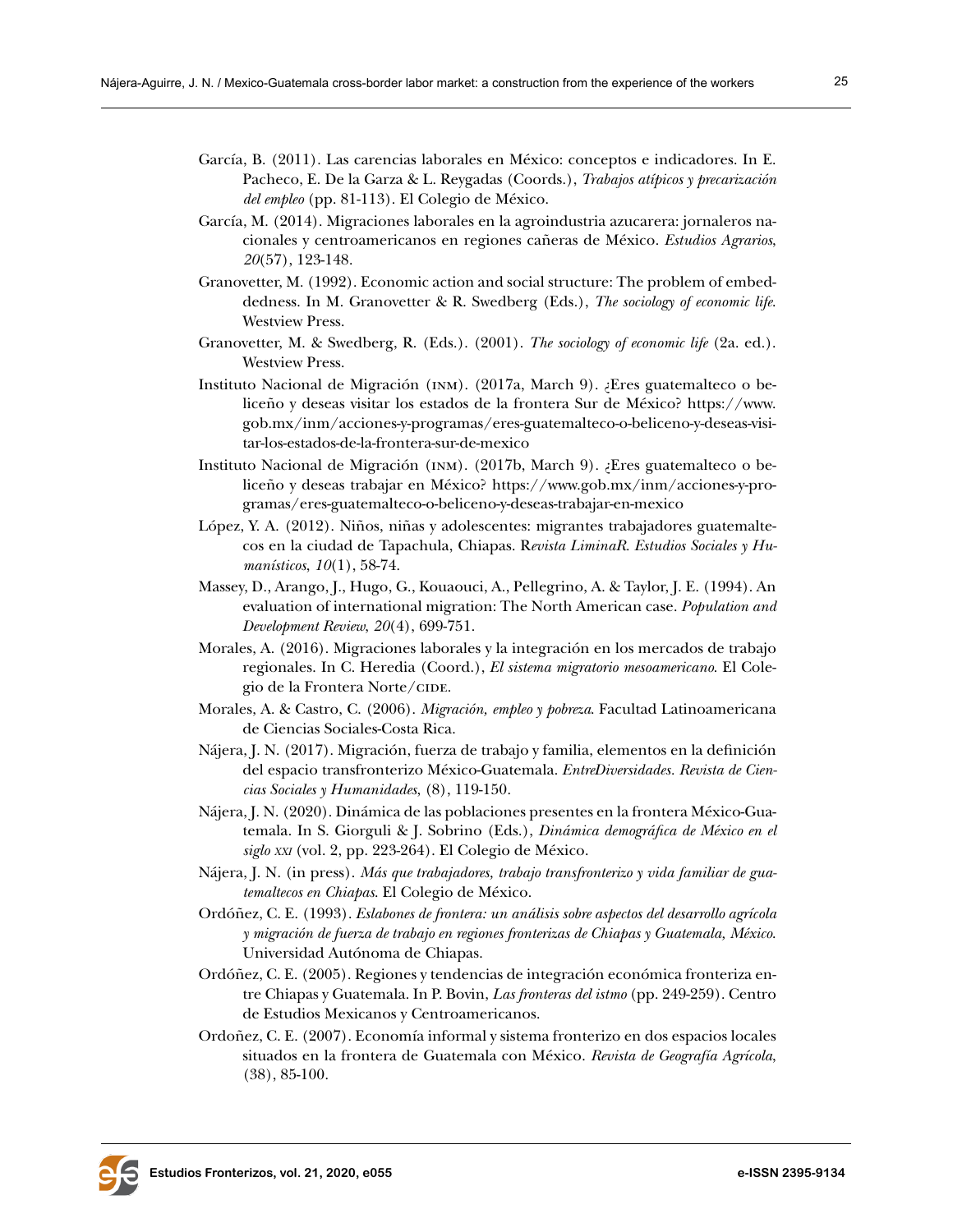- Organización de las Naciones Unidas (onu). (1990). *Convención internacional sobre la protección de los derechos de todos los trabajadores migratorios y de sus familiares* (Adopted by the General Assembly in its resolution 45/158, December 18, 1990). Asamblea General.
- Pacheco, M. E. (2011). Heterogeneidad y precariedad laboral en los contextos menos urbanizados de México, 1991-2003. In E. Pacheco, E. De la Garza & L. Reygadas (Coords.), *Trabajos atípicos y precarización del empleo* (pp. 401-438). El Colegio de México.
- Pécoud, A. & De Guchteneire, P. (2005). Migración sin fronteras: una investigación sobre la libre circulación de personas. *Migraciones Internacionales*, *3*(2), 137-166.
- Pioré, M. J. (1975). Notes for a theory of labor market stratification. In R. Edwards, M. Reich & D. Gordon (Eds.), *Labor market segmentation* (pp. 125-150). Heath and Co.
- Ravenstein, E. G. (1889). The laws of migration. *Journal of the Royal Statistical Society*, *52*(2), 241-301.
- Rendón, T. (2004). El mercado laboral y la división intrafamiliar del trabajo. In M. Ariza & O. De Oliveira (Coords.), *Imágenes de la familia en el cambio de siglo* (pp. 49-87). iis-unam.
- Rivera, C. (2011). El trabajo de niñas, niños y adolescentes guatemaltecos en el Soconusco, Chiapas. In D. Villafuerte & M. C. García (Coords.), *Migración, seguridad, violencia y derechos humanos. Lecturas desde el sur* (pp. 257-290). Unicach.
- Rodríguez, R. (2014). *Epistemología de la frontera. Modelos de sociedad y políticas públicas*. Ediciones Eón/ The University of Texas at El Paso/Iniciativa Ciudadana para la Promoción de la Cultura del Diálogo/sipam.
- Rojas, M. L. (2011). Haciendo distinciones en la dinámica migratoria. *Ecofronteras*, (41), pp. 12-15.
- Rojas, O. L. (2010). Género, organización familiar y trabajo extradoméstico femenino asalariado y por cuenta propia. *Revista Latinoamericana de Estudios de la Familia*, *2*, 31-50.
- Ruíz, C. E. & Martínez, G. (2015). Comercio informal transfronterizo México-Guatemala, desde una perspectiva de frontera permisiva. *Estudios Fronterizos*, *16*(31), 149-174. <https://doi.org/10.21670/ref.2015.31.a06>
- Santacruz, E., Pérez, E., Santacruz, G. & Palacio, V. (2008). La producción platanera y la reorganización del territorio en el Soconusco, Chiapas. *Observatorio de la Economía Latinoamericana*, (99). [http://www.eumed.net/cursecon/ecolat/](http://www.eumed.net/cursecon/ecolat/mx/2008/lvlm.htm ) [mx/2008/lvlm.htm](http://www.eumed.net/cursecon/ecolat/mx/2008/lvlm.htm )
- Solís, M., Requena, A. T. & Soriano, R. M. (2018). Mercados de trabajo en regiones fronterizas y no fronterizas en México, 2000-2010. *Estudios Fronterizos*, *19*. <https://doi.org/10.21670/ref.1811011>
- Szasz, I. (1990, January-March). Dimensiones del mercado de trabajo y migración temporal. Un caso en la zona rural del Estado de México. *Revista Mexicana de Sociología, 52*(1), 151-167.
- Tapia Ladino, M. (2017), Las fronteras, la movilidad y lo transfronterizo: Reflexiones para un debate. *Estudios Fronterizos*, *18*(37), 61-80. [https://doi.org/10.21670/](https://doi.org/10.21670/ref.2017.37.a04 ) [ref.2017.37.a04](https://doi.org/10.21670/ref.2017.37.a04 )

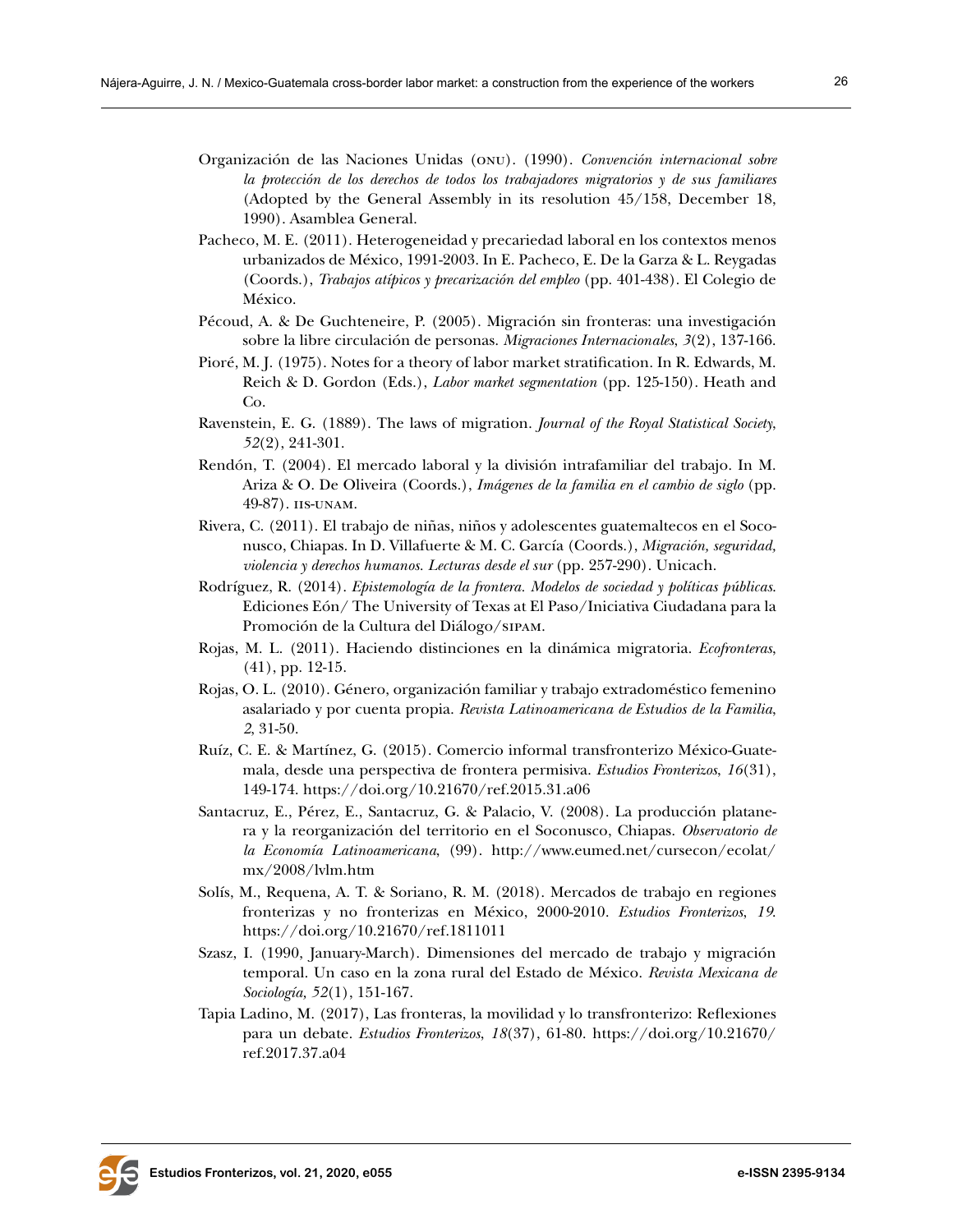- Toharia, [L. \(1983\).](https://www.tirant.com/derecho/autorList/luis-toharia-cortes-29572) Introducción. In L. Toharia, *El mercado de trabajo: Teoría y aplicaciones. Lecturas seleccionadas*. Alianza Editorial.
- Tovar, M. E. (2000). Extranjeros en el Soconusco. *Revista de Humanidades*, (8), 29-46.
- Wilson, J. (2014). Tirando caña, experiencias laborales-migratorias de adolescentes guatemaltecos cortadores de caña. In C. Rivera (Coord.), *Trabajo y vida cotidiana de centroamericanos en la frontera suroccidental de México* (pp. 80-97). Centro de Investigaciones y Estudios Superiores en Antropología Social.
- Wimmer, A. & Schiller, N. G. (2003). Methodological nationalism, the social sciences and the study of migration: An essay in historical epistemology. *International Migration Review*, *37*(3), 576-610.
- Zúñiga, R. (2009, November 25). Seguiremos contratando chapines: cafeticultures tapachultecos. Inforural. [https://www.inforural.com.mx/seguiremos-contratan](https://www.inforural.com.mx/seguiremos-contratando-chapines-cafeticultores-tapachultecos/)[do-chapines-cafeticultores-tapachultecos/](https://www.inforural.com.mx/seguiremos-contratando-chapines-cafeticultores-tapachultecos/)